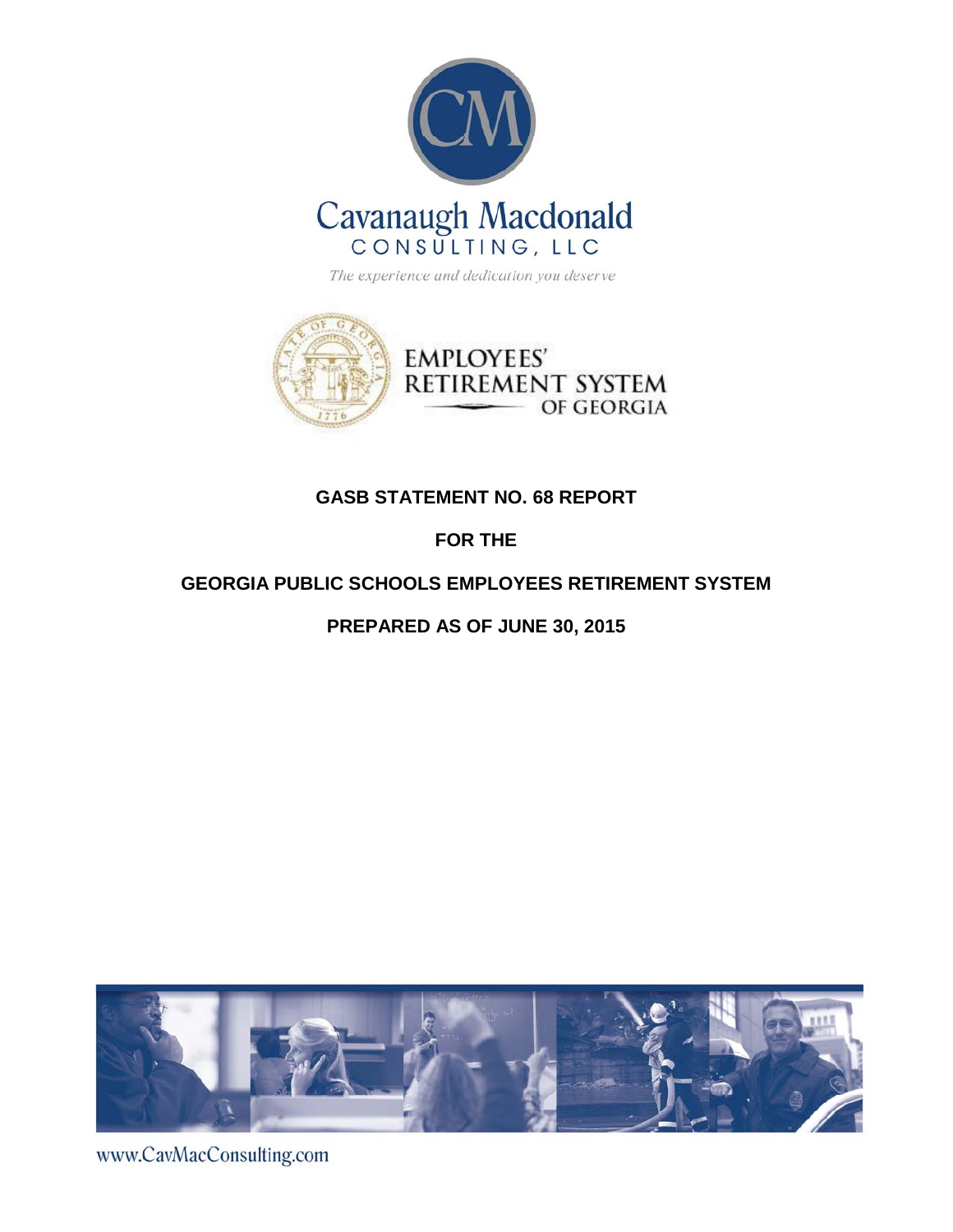

March 30, 2016

Board of Trustees Georgia Public Schools Employees Retirement System Suite 100, Two Northside 75 Atlanta, GA 30318

Ladies and Gentlemen:

Presented in this report is information to assist the Georgia Public School Employees Retirement System (PSERS) in meeting the requirements of the Governmental Accounting Standards Board (GASB) Statement No. 68 and to identify the information to be provided by the actuary, Cavanaugh Macdonald Consulting (CMC). The information is presented for the period ending June 30, 2015 (the Measurement Date).

GASB Statement Number 68 established accounting and financial reporting requirements for governmental employers that provide pension benefits to their employees through a trust.

The annual actuarial valuation used as a basis for much of the information presented in this report, including the Net Pension Liability, was performed as of June 30, 2014. The valuation was based upon data, furnished by the Retirement System staff, for active, inactive and retired members along with pertinent financial information.

The actuarial calculations were performed by qualified actuaries according to generally accepted actuarial procedures and methods. The calculations are based on the current provisions of the System, and on actuarial assumptions that are internally consistent and individually reasonable based on the actual experience of the System. In addition, the calculations were completed in compliance with the laws governing the System and, in our opinion, meet the requirements of GASB 68. The undersigned are members of the American Academy of Actuaries and meet the Qualification Standards of the American Academy of Actuaries to render the actuarial opinion contained herein.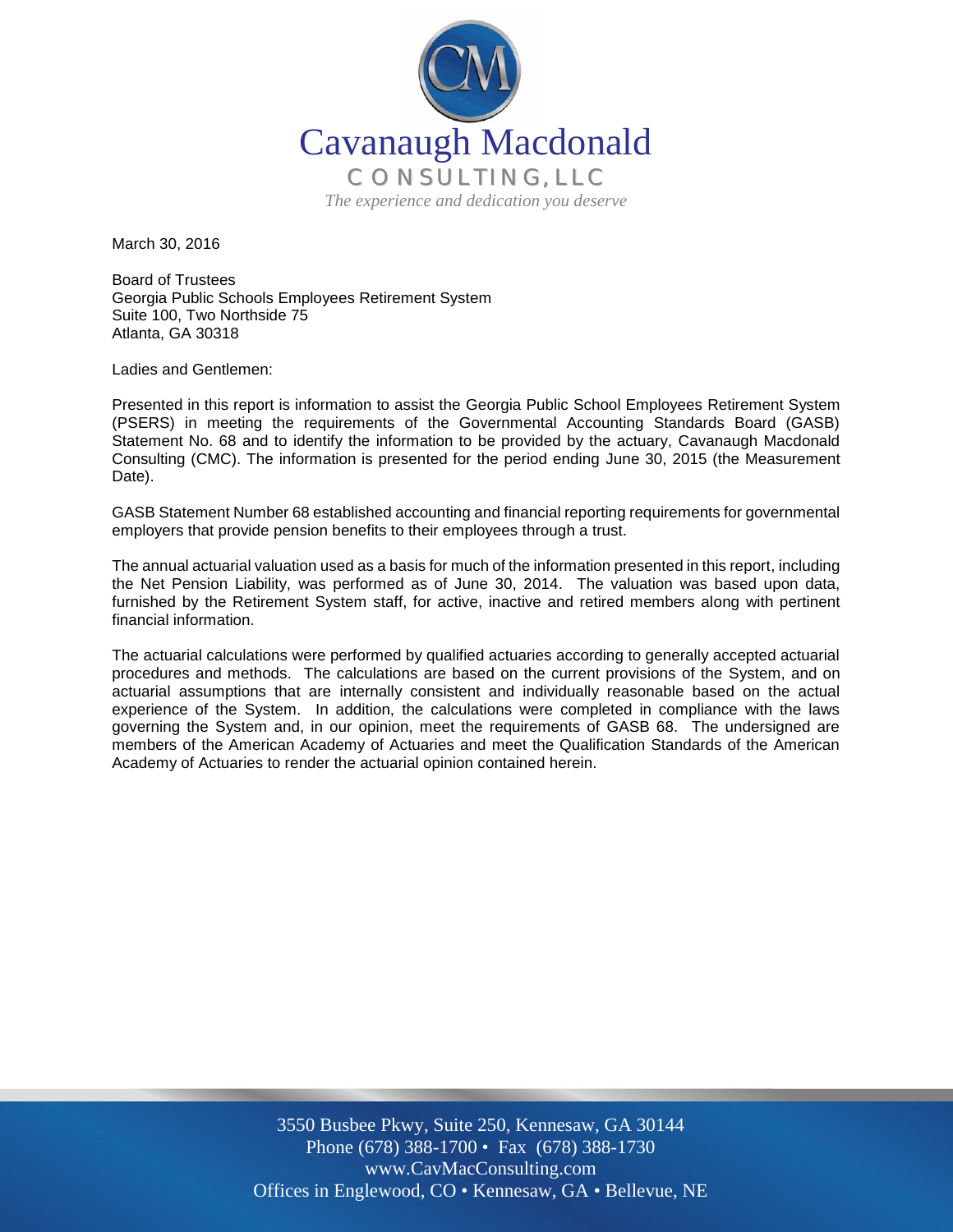

Board of Trustees March 30, 2016 Page 2

These results are only for financial reporting and may not be appropriate for funding purposes or other types of analysis. Calculations for purposes other than satisfying the requirements of GASB 67 and GASB 68 may produce significantly different results. Future actuarial results may differ significantly from the current results presented in this report due to such factors as changes in plan experience or changes in economic or demographic assumptions.

Sincerely yours,

Und Muliti

Edward A. Macdonald, ASA, FCA, MAAA Cathy Turcot President **President** Principal and Managing Director

Edward J. Hockel

Edward J. Koebel, EA, FCA, MAAA Principal and Consulting Actuary

atty Twicot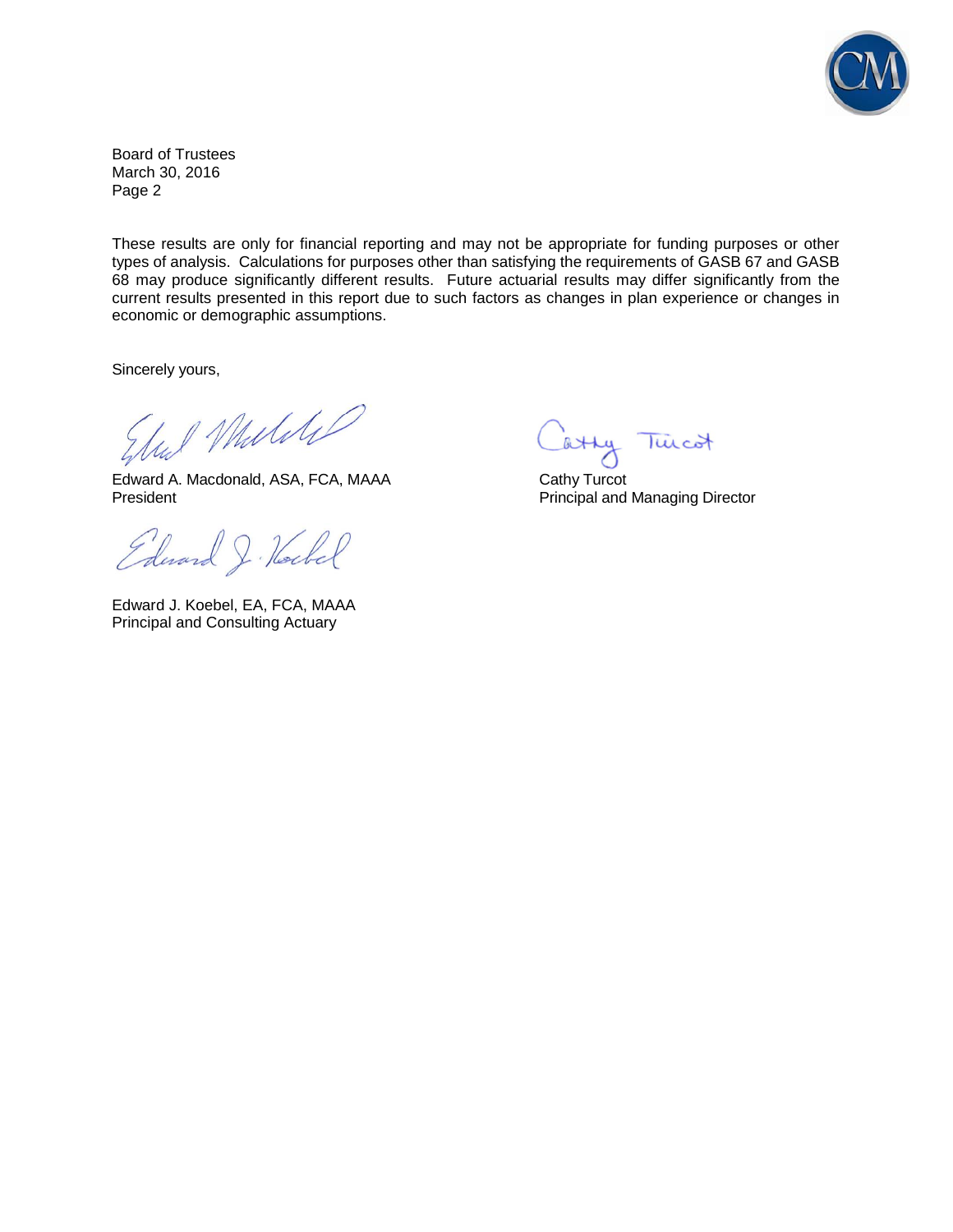

## **TABLE OF CONTENTS**

| <b>Section</b> | Item                                      | Page No. |
|----------------|-------------------------------------------|----------|
|                | Introduction                              |          |
| $\mathbf{I}$   | <b>Summary of Principal Results</b>       | 3        |
| Ш              | Notes to Financial Statements             | 4        |
| <b>IV</b>      | <b>Collective Pension Expense</b>         | 12       |
| $\vee$         | <b>Required Supplementary Information</b> | 14       |

# **Schedule**

| A | Schedule of Employer Allocations               | 15 |
|---|------------------------------------------------|----|
| B | Schedule of Pension Amounts by Employer        | 20 |
| C | Summary of Main Plan Provisions                | 25 |
| D | Statement of Actuarial Assumptions and Methods | 27 |
| Е | Funding Policy of the PSERS Board of Trustees  | 30 |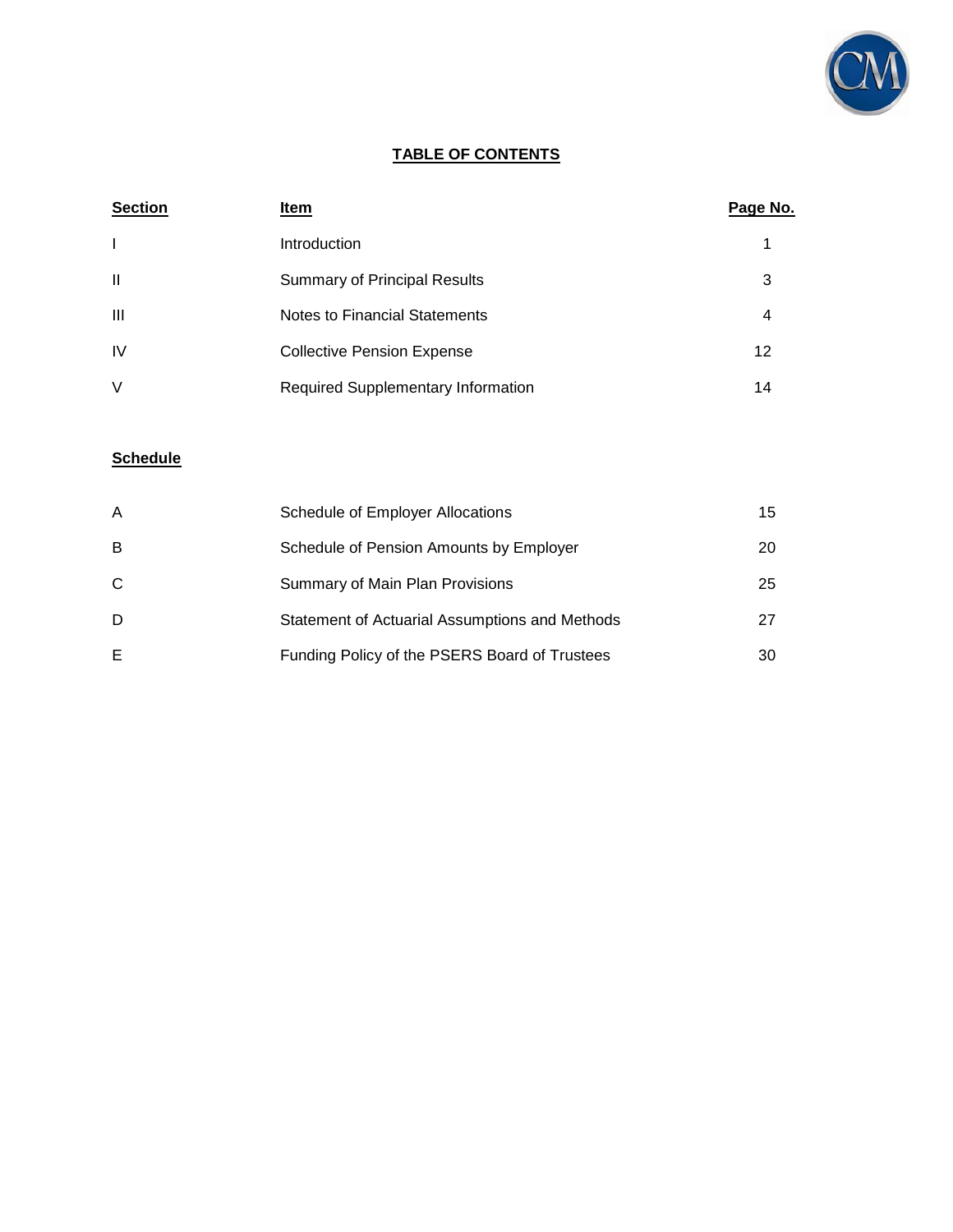

#### **REPORT OF THE ANNUAL GASB STATEMENT NO. 68 REQUIRED INFORMATION FOR THE EMPLOYERS PARTCIPATING IN THE GEORGIA PUBLIC SCHOOLS EMPLOYEES RETIREMENT SYSTEM**

## **PREPARED AS OF JUNE 30, 2015**

## **SECTION I – INTRODUCTION**

The Governmental Accounting Standards Board issued Statement No. 68 (GASB 68), *"Accounting and Financial Reporting For Pensions"* in June 2012. The Georgia Public Schools Employees Retirement System (PSERS) is a cost-sharing multiple employer defined benefit pension plan.

This report, prepared as of June 30, 2015 (the Measurement Date), presents information to assist the employers participating in PSERS in meeting the requirements of GASB 68 for the fiscal year ending June 30, 2016 (Reporting Date). Much of the material provided in this report is based on the data, assumptions and results of the annual actuarial valuation of PSERS as of June 30, 2014. The results of that valuation were detailed in a report dated April 16, 2015.

The NPL shown in the GASB Statement No. 67 Report for the Georgia Public Schools Employees Retirement System prepared as of June 30, 2015 and submitted September 10, 2015 is the collective NPL used for purposes of GASB 68. Please refer to that report for the derivation of the collective NPL.

Pension Expense includes amounts for service cost (the normal cost under the Entry Age Normal actuarial cost method for the year), interest on the Total Pension Liability (TPL), changes in benefit structure, amortization of increases/decreases in liability due to actuarial experience and actuarial assumption changes, and amortization of investment gains/losses. The actuarial experience and assumption change impacts are amortized over the average expected remaining service life of the Plan membership as of the Measurement Date, and investment gains/losses are amortized over five years. The development of the collective PE is shown in Section IV.

The unamortized portions of each year's experience, assumption changes and investment gains/losses are used to develop deferred inflows and outflows, which also must be included in the employer's and nonemployer contributing entities' financial statements. The development of the collective deferred inflows and outflows is shown in Section III.

These collective amounts have been allocated based on employer contributions made to PSERS during the measurement period to determine the proportionate share associated with each participating employer. The State makes all contributions to PSERS on behalf of employees of the participating districts. Therefore, these employers are considered to be in a special funding situation as defined by GASB 68 and the State is treated as a non-employer contributing entity in PSERS. Since the districts do not contribute directly to the PSERS, there is no NPL or deferred inflows or outflows to report in the financial statements of the districts, However, the notes to the financial statements must disclose the portion of the non-employer contributing entities' total proportionate share of the collective NPL that is associated with the employer, In addition, each district must recognize the total PE associated with the district as well as revenue in an amount equal to the non-employer contributing entities' total proportionate share of the collective PE associated with the district.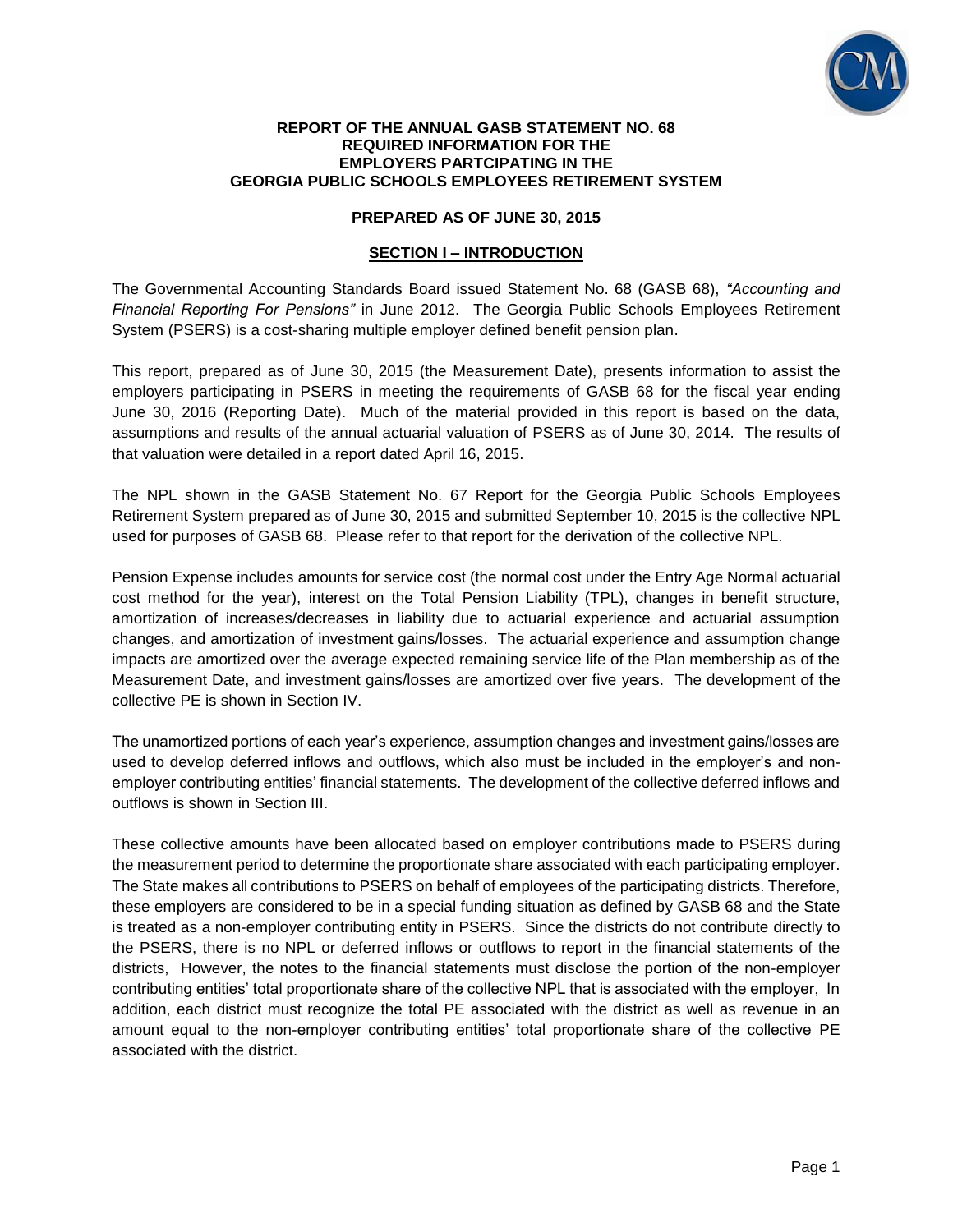

Schedule A of this report shows the total amount of employer contributions from the State as support provided to the districts for the year ending June 30, 2015. Schedule A also shows the proportionate share percentages that have been determined based on these contributions.

Based on these percentages we have determined the proportionate share amounts of the NPL associated with each participating employer and the employer PE and revenue for State support for each participating employer. These amounts are shown in Schedule B.

Section II of this report is a summary of the principal results of the collective amounts under GASB 68. Section III provides the results of all the necessary calculations, presented in the order laid out in GASB 68 for note disclosure and Section V shows the Required Supplementary Information (RSI).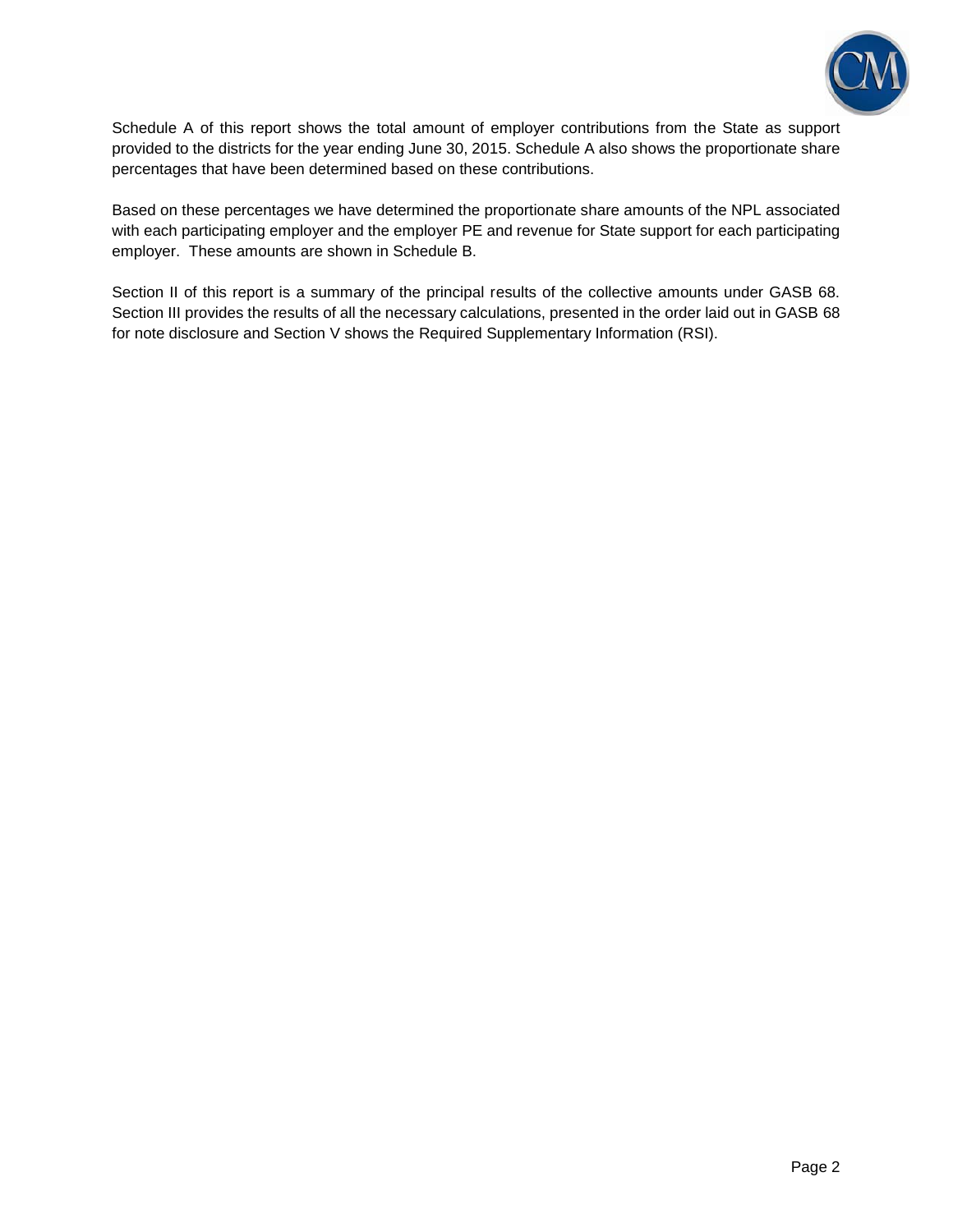

## **SECTION II - SUMMARY OF COLLECTIVE AMOUNTS (\$ IN THOUSANDS)**

|                                                                                                                                    | 2015          |
|------------------------------------------------------------------------------------------------------------------------------------|---------------|
| <b>Valuation Date (VD):</b>                                                                                                        | June 30, 2014 |
| <b>Measurement Date (MD):</b>                                                                                                      | June 30, 2015 |
| <b>Reporting Date (RD):</b>                                                                                                        | June 30, 2016 |
| <b>Single Equivalent Interest Rate (SEIR):</b>                                                                                     |               |
| Long-Term Expected Rate of Return                                                                                                  | 7.50%         |
| Municipal Bond Index Rate at Measurement Date                                                                                      | 3.82%         |
| Fiscal Year in which Plan's Fiduciary Net Position is projected to<br>be depleted from future benefit payments for current members | N/A           |
| Single Equivalent Interest Rate                                                                                                    | 7.50%         |
| <b>Net Pension Liability:</b>                                                                                                      |               |
| <b>Total Pension Liability (TPL)</b>                                                                                               | \$946,200     |
| <b>Fiduciary Net Position (FNP)</b>                                                                                                | 823,150       |
| Net Pension Liability (NPL = TPL - FNP)                                                                                            | \$123,050     |
| FNP as a percentage of TPL                                                                                                         | 87.00%        |
| <b>Collective Pension Expense (PE):</b>                                                                                            | \$7,338       |
| <b>Deferred Outflows of Resources:</b>                                                                                             | \$0           |
| <b>Deferred Inflows of Resources:</b>                                                                                              | \$21,122      |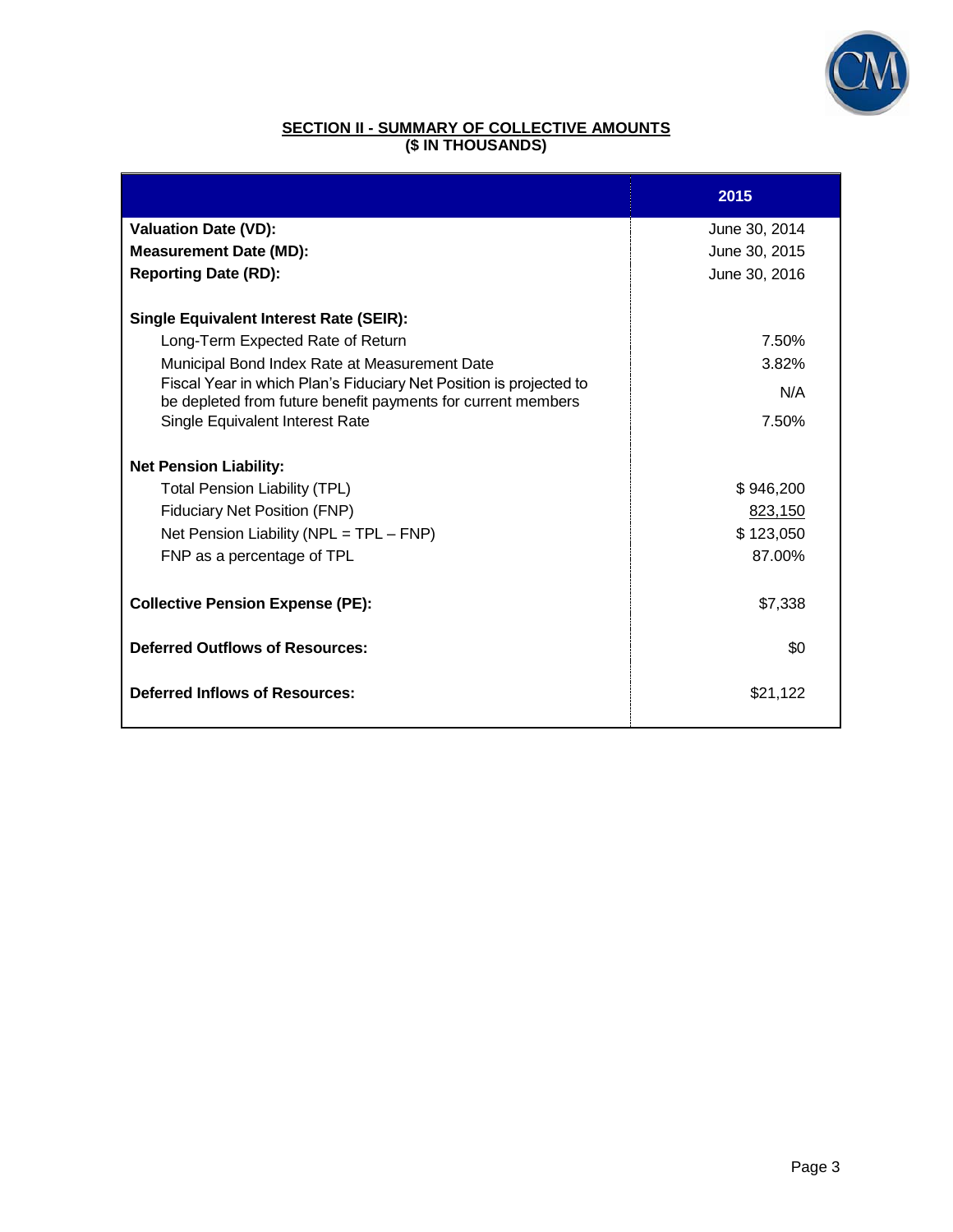

## **SECTION III –NOTES TO FINANCIAL STATEMENTS**

The material presented herein will follow the order presented in GASB 68. Paragraph numbers are provided for ease of reference. Amounts are shown in aggregate. Please refer to Schedule B of this report for the proportionate share of certain pension amounts as required by GASB 68.

**Paragraphs 77 and 78(a)-(f):** These paragraphs require information to be disclosed regarding the actuarial assumptions used to measure the TPL. The complete set of actuarial assumptions utilized in developing the TPL are outlined in Schedule D. The TPL was determined by an actuarial valuation as of June 30, 2014, using the following key actuarial assumptions:

| Inflation                                                                                           | 3.00 percent |
|-----------------------------------------------------------------------------------------------------|--------------|
| Salary increases, including inflation                                                               | N/A          |
| Long-Term Investment Rate of Return, net of pension<br>plan investment expense, including inflation | 7.50 percent |

Mortality rates were based on the RP-2000 Combined Mortality Table set forward one year for males for the period after service retirement, for dependent beneficiaries, and for deaths in active service, and the RP-2000 Disabled Mortality Table set back two years for males and set forward one year for females for the period after disability retirement.

The actuarial assumptions used in the June 30, 2014 valuation were based on the results of an actuarial experience study for the period July 1, 2004 – June 30, 2009. The results of the actuarial experience study for the period July 1, 2009 – June 30, 2014 will be reflected in the June 30, 2015 valuation and the June 30, 2016 GASB Statement No. 68 report.

The long-term expected rate of return on pension plan investments was determined using a log-normal distribution analysis in which best-estimate ranges of expected future real rates of return (expected nominal returns, net of pension plan investment expense and the assumed rate of inflation) are developed for each major asset class. These ranges are combined to produce the long-term expected rate of return by weighting the expected future real rates of return by the target asset allocation percentage and by adding expected inflation. The target asset allocation and best estimates of arithmetic real rates of return for each major asset class based on the most recent experience study are summarized in the following table:

| <b>Asset Class</b>           | <b>Target</b><br><b>Allocation</b> | <b>Long-Term Expected</b><br><b>Real Rate of Return</b> |
|------------------------------|------------------------------------|---------------------------------------------------------|
| Fixed Income                 | 30.00%                             | 3.00%                                                   |
| Domestic Stocks - Large Cap  | 39.70%                             | 6.50%                                                   |
| Domestic Stocks - Mid Cap    | 3.70%                              | 10.00%                                                  |
| Domestic Stocks - Small Cap  | 1.60%                              | 13.00%                                                  |
| Int'l Stocks - Developed Mkt | 18.90%                             | 6.50%                                                   |
| Int'l Stocks - Emerging Mkt  | 6.10%                              | 11.00%                                                  |
| Total                        | 100.00%                            |                                                         |

\*Excludes 3.00% assumed inflation.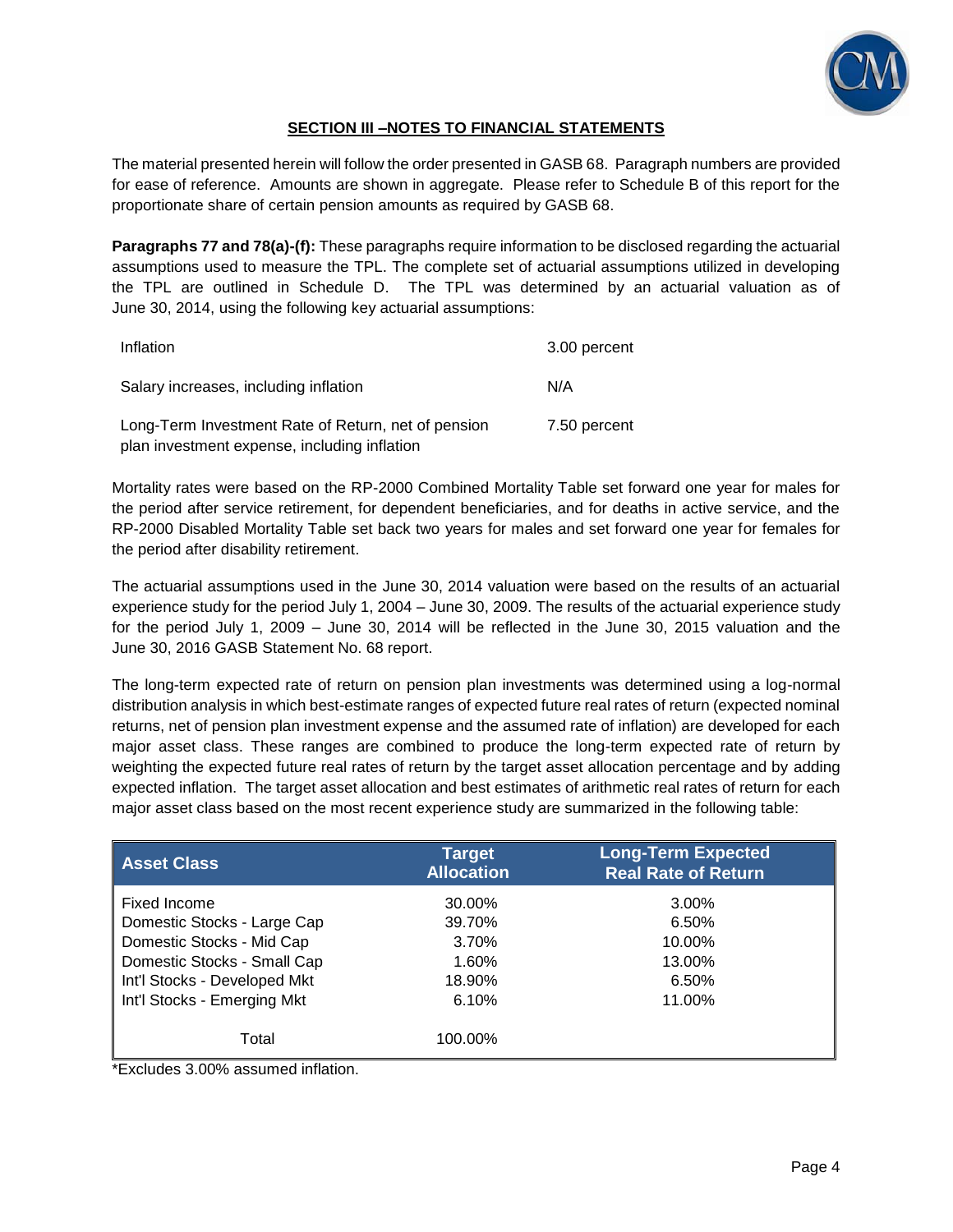

*Discount rate.* The discount rate used to measure the total pension liability was 7.50 percent. The projection of cash flows used to determine the discount rate assumed that plan member contributions will be made at the current contribution rate and that employer contributions will be made at rates equal to the difference between actuarially determined contribution rates and the member rate. Based on those assumptions, the pension plan's fiduciary net position was projected to be available to make all projected future benefit payments of current plan members. Therefore, the long-term expected rate of return on pension plan investments was applied to all periods of projected benefit payments to determine the total pension liability.

**Paragraph 78 (g):** This paragraph requires disclosure of the sensitivity of the NPL to changes in the discount rate*.* The following presents the NPL of the System, calculated using the discount rate of 7.50 percent, as well as what the System's NPL would be if it were calculated using a discount rate that is 1 percentage-point lower (6.50 percent) or 1-percentage-point higher (8.50 percent) than the current rate (\$ thousands):

|                                       | 1%              | <b>Current</b>       | $1\%$           |
|---------------------------------------|-----------------|----------------------|-----------------|
|                                       | <b>Decrease</b> | <b>Discount Rate</b> | <b>Increase</b> |
|                                       | $(6.50\%)$      | $(7.50\%)$           | $(8.50\%)$      |
| <b>System's Net Pension Liability</b> | \$226,255       | \$123,050            | \$36,107        |

**Paragraph 80(a):** This paragraph requires disclosure of the employer's proportionate share of the collective NPL and if an employer has a special funding situation the portion of the non-employer contributing entities' proportional share of the collective NPL that is associated with the employer. These amounts are shown in Schedule B.

**Paragraph 80(b):** This paragraph requires disclosure of the employer's proportion (percentage) of the collective NPL and the changes in proportion since the prior measurement date. 100% of the collective NPL is allocated to the State.

**Paragraph 80(c):** June 30, 2014 is the actuarial valuation date upon which the TPL is based. An expected TPL is determined as of June 30, 2015 using standard roll forward techniques. The procedure used to determine the TPL as of June 30, 2015 is shown on page 8 of the GASB 67 report for PSERS submitted on September 10, 2015.

**Paragraph 80(d) and (e):** There were no changes in assumptions or benefits that affected the measurement of the TPL since the prior measurement date.

**Paragraph 80(f):** Not applicable.

**Paragraph 80(g):** Please see Section IV of this report for the development of the collective pension expense. The PE for each employer is shown in Schedule B.

**Paragraph 80(h):** Since certain expense items are amortized over closed periods each year, the deferred portions of these items must be tracked annually. If the amounts serve to reduce collective pension expense they are labeled deferred inflows. If they will increase collective pension expense they are labeled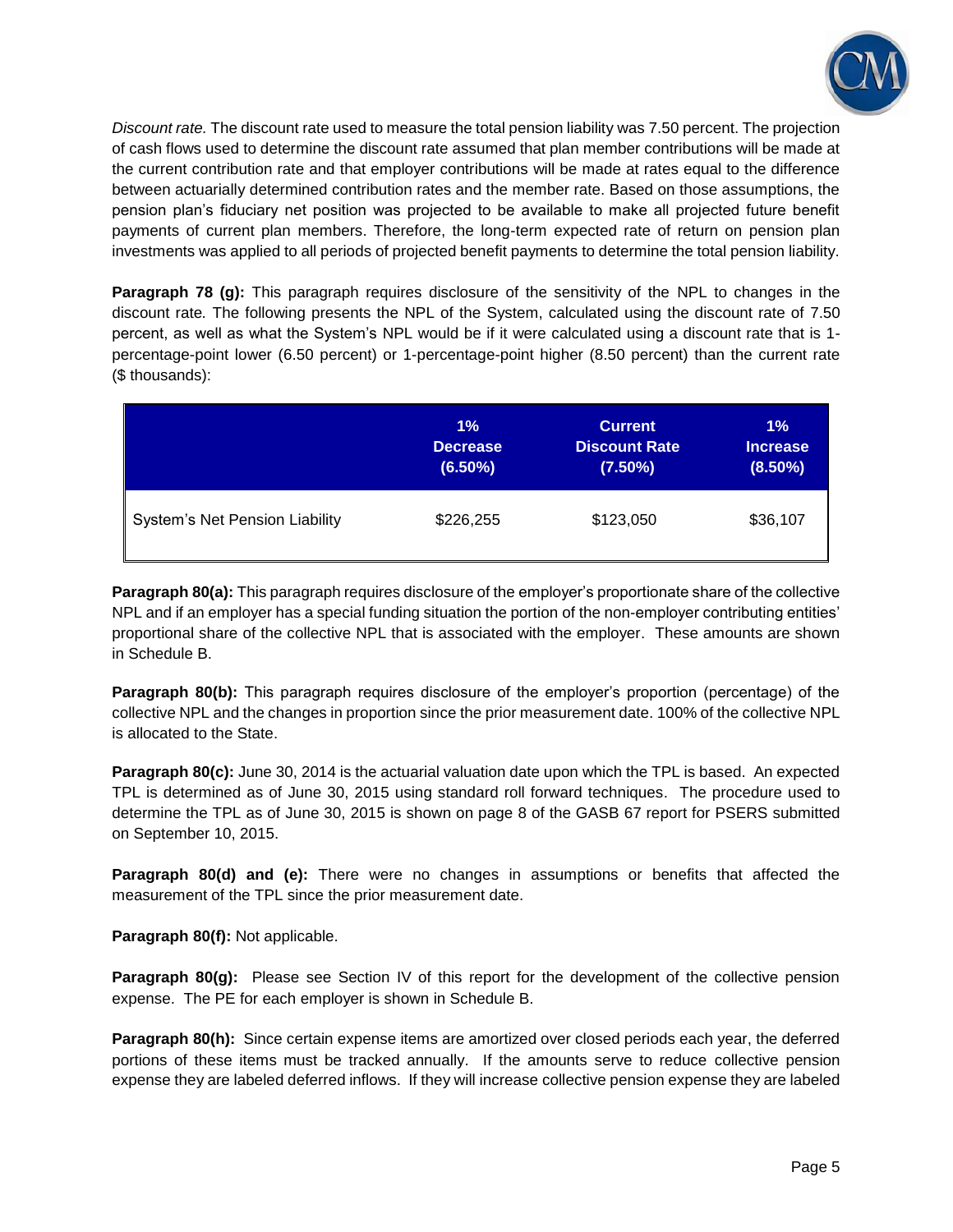

deferred outflows. The amortization of these amounts is accomplished on a level dollar basis, with no interest included in the deferred amounts. Experience gains/losses and the impact of changes in actuarial assumptions, if any, are amortized over the average expected remaining service life of the active and inactive Plan members at the beginning of the fiscal year. Investment gains and losses are amortized over a fixed five year period.

The table below provides a summary of the collective deferred inflows and outflows as of the Measurement Date. 100% of these amounts are allocated to the State.

|                                                                             | <b>Collective</b><br><b>Deferred Outflows</b><br>of Resources<br>(\$ thousands) | <b>Collective</b><br><b>Deferred Inflows</b><br>of Resources<br>(\$ thousands) |
|-----------------------------------------------------------------------------|---------------------------------------------------------------------------------|--------------------------------------------------------------------------------|
| Differences between expected and actual experience                          | \$0                                                                             | \$3,249                                                                        |
| Changes of actuarial assumptions                                            | $\Omega$                                                                        | 0                                                                              |
| Net difference between projected and actual earnings<br>on plan investments | $\Omega$                                                                        | 17,873                                                                         |
| Total                                                                       | <u>\$0</u>                                                                      | <u>\$21,122</u>                                                                |

The following tables show the components of the collective deferred outflows of resources and the collective deferred inflows of resources by year.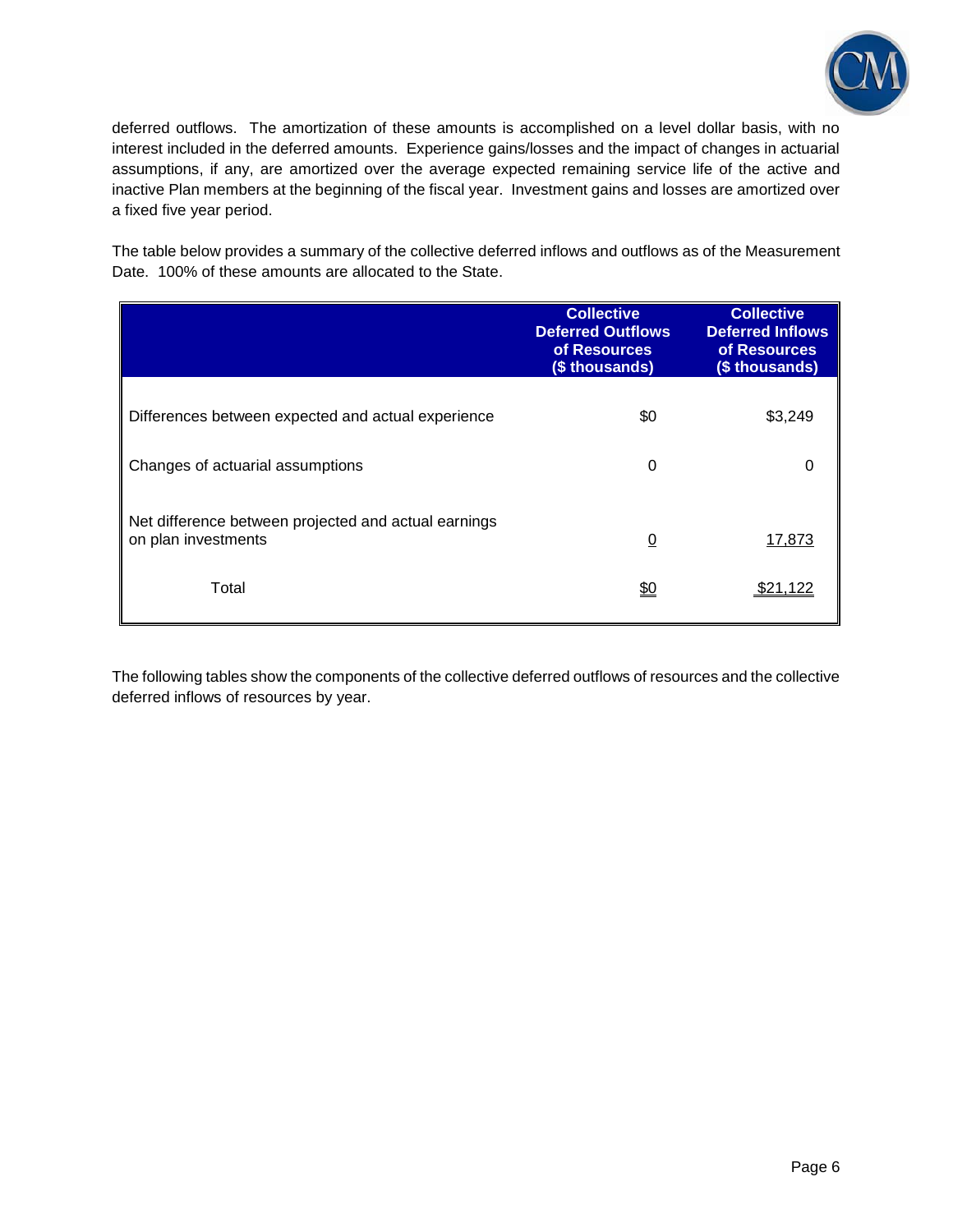

## **Collective Deferred Outflows and Inflows for Differences between Expected and Actual Experience**

|              | <b>Initial</b><br><b>Balance of</b><br>Losses /<br><b>Deferred</b><br>Outflow | <b>Initial</b><br><b>Balance of</b><br>Gains/<br><b>Deferred</b><br>Inflow | Amortizatio<br>n Period | <b>Beginning</b><br><b>Balance</b><br><b>Deferred</b><br><b>Outflows</b><br>(a) | <b>Beginning</b><br><b>Balance</b><br><b>Deferred</b><br><b>Inflows</b><br>(b) | Losses /<br><b>Deferred</b><br><b>Outflows</b><br>(c) | Gains /<br><b>Deferred</b><br><b>Inflows</b><br>(d) | <b>Amounts</b><br>Recognized<br>in Pension<br>Expense /<br><b>Deferred</b><br>Outflow<br>(e) | <b>Amounts</b><br>Recognized<br>in Pension<br>Expense /<br><b>Deferred</b><br>Inflow<br>(f) | Ending<br><b>Balance</b><br><b>Deferred</b><br><b>Outflows</b><br>$(a) + (c) - (e)$ | Ending<br><b>Balance</b><br><b>Deferred</b><br><b>Inflows</b><br>$(b) + (d) - (f)$ |
|--------------|-------------------------------------------------------------------------------|----------------------------------------------------------------------------|-------------------------|---------------------------------------------------------------------------------|--------------------------------------------------------------------------------|-------------------------------------------------------|-----------------------------------------------------|----------------------------------------------------------------------------------------------|---------------------------------------------------------------------------------------------|-------------------------------------------------------------------------------------|------------------------------------------------------------------------------------|
| 2015         | \$0                                                                           | \$6,858                                                                    | 1.9                     | \$0                                                                             | \$0                                                                            | \$0                                                   | \$6,858                                             | \$0                                                                                          | \$3,609                                                                                     | \$0                                                                                 | \$3,249                                                                            |
| 2014         | $\overline{0}$                                                                | $\mathbf{0}$                                                               | 2.0                     | $\bf{0}$                                                                        | $\mathbf{0}$                                                                   | $\mathbf{0}$                                          | $\boldsymbol{0}$                                    | $\overline{0}$                                                                               | 0                                                                                           | $\overline{0}$                                                                      | $\mathbf{0}$                                                                       |
| <b>Total</b> |                                                                               |                                                                            |                         |                                                                                 | \$0                                                                            | \$0                                                   | \$6,858                                             |                                                                                              |                                                                                             |                                                                                     | \$3,249                                                                            |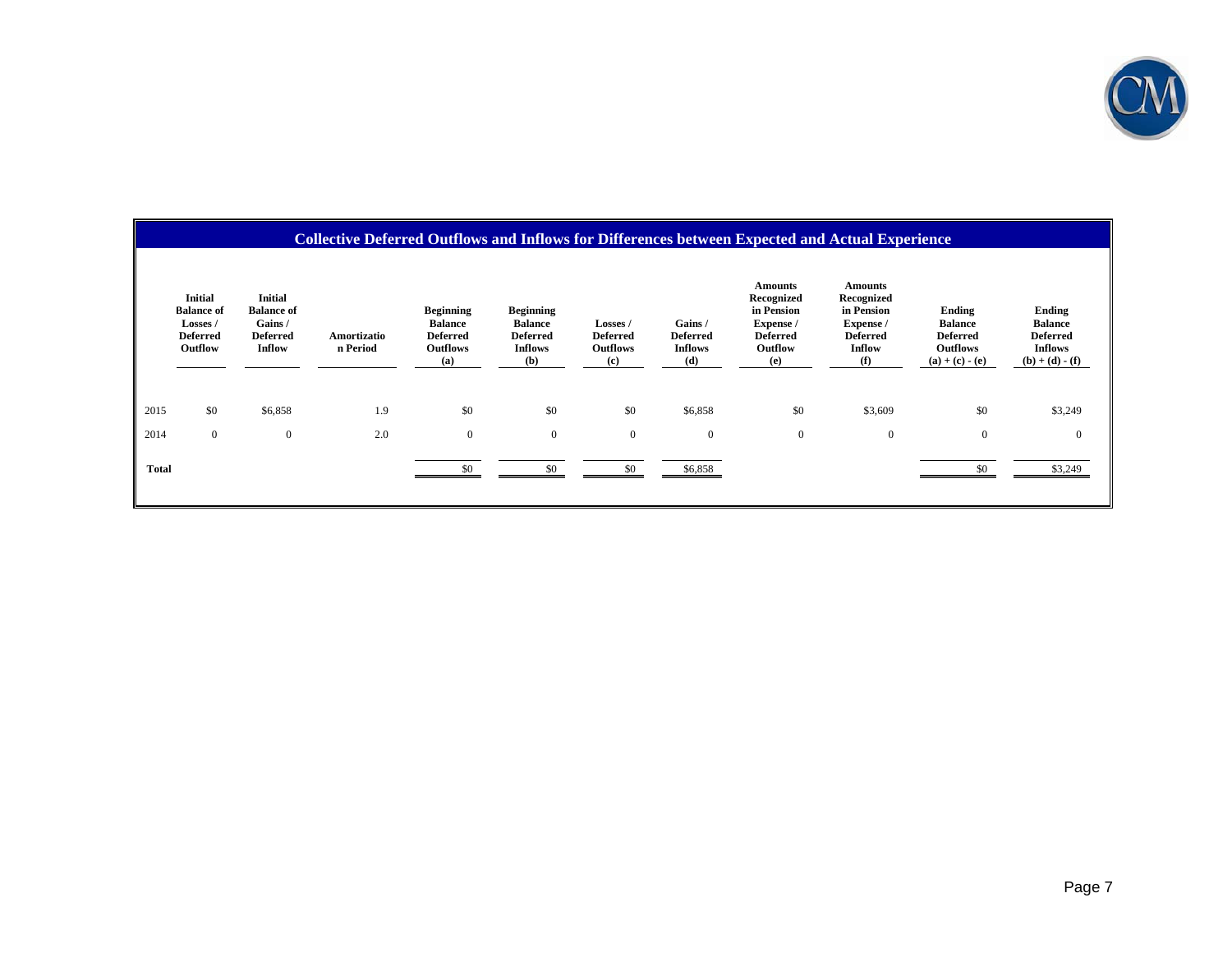

|              | <b>Collective Deferred Outflows and Inflows for Differences from Assumption Changes</b> |                                                                            |                        |                                                                                 |                                                                                |                                                       |                                                    |                                                                                              |                                                                                             |                                                                                     |                                                                             |
|--------------|-----------------------------------------------------------------------------------------|----------------------------------------------------------------------------|------------------------|---------------------------------------------------------------------------------|--------------------------------------------------------------------------------|-------------------------------------------------------|----------------------------------------------------|----------------------------------------------------------------------------------------------|---------------------------------------------------------------------------------------------|-------------------------------------------------------------------------------------|-----------------------------------------------------------------------------|
|              | <b>Initial</b><br><b>Balance of</b><br>Losses /<br><b>Deferred</b><br>Outflow           | <b>Initial</b><br><b>Balance of</b><br>Gains/<br><b>Deferred</b><br>Inflow | Amortization<br>Period | <b>Beginning</b><br><b>Balance</b><br><b>Deferred</b><br><b>Outflows</b><br>(a) | <b>Beginning</b><br><b>Balance</b><br><b>Deferred</b><br><b>Inflows</b><br>(b) | Losses /<br><b>Deferred</b><br><b>Outflows</b><br>(c) | Gains/<br><b>Deferred</b><br><b>Inflows</b><br>(d) | <b>Amounts</b><br>Recognized<br>in Pension<br>Expense /<br><b>Deferred</b><br>Outflow<br>(e) | <b>Amounts</b><br>Recognized<br>in Pension<br>Expense /<br><b>Deferred</b><br>Inflow<br>(f) | Ending<br><b>Balance</b><br><b>Deferred</b><br><b>Outflows</b><br>$(a) + (c) - (e)$ | Ending<br><b>Balance</b><br><b>Deferred</b><br>Inflows<br>$(b) + (d) - (f)$ |
| 2015         | \$0                                                                                     | \$0                                                                        | 1.9                    | \$0                                                                             | \$0                                                                            | \$0                                                   | \$0                                                | \$0                                                                                          | \$0                                                                                         | \$0                                                                                 | \$0                                                                         |
| 2014         | \$0                                                                                     | \$0                                                                        | 2.0                    | $\mathbf{0}$                                                                    | $\overline{0}$                                                                 | $\mathbf{0}$                                          | $\mathbf{0}$                                       | $\mathbf{0}$                                                                                 | $\mathbf{0}$                                                                                | $\mathbf{0}$                                                                        | $\mathbf{0}$                                                                |
| <b>Total</b> |                                                                                         |                                                                            |                        | \$0                                                                             | \$0                                                                            | \$0                                                   |                                                    |                                                                                              |                                                                                             | \$0                                                                                 | \$0                                                                         |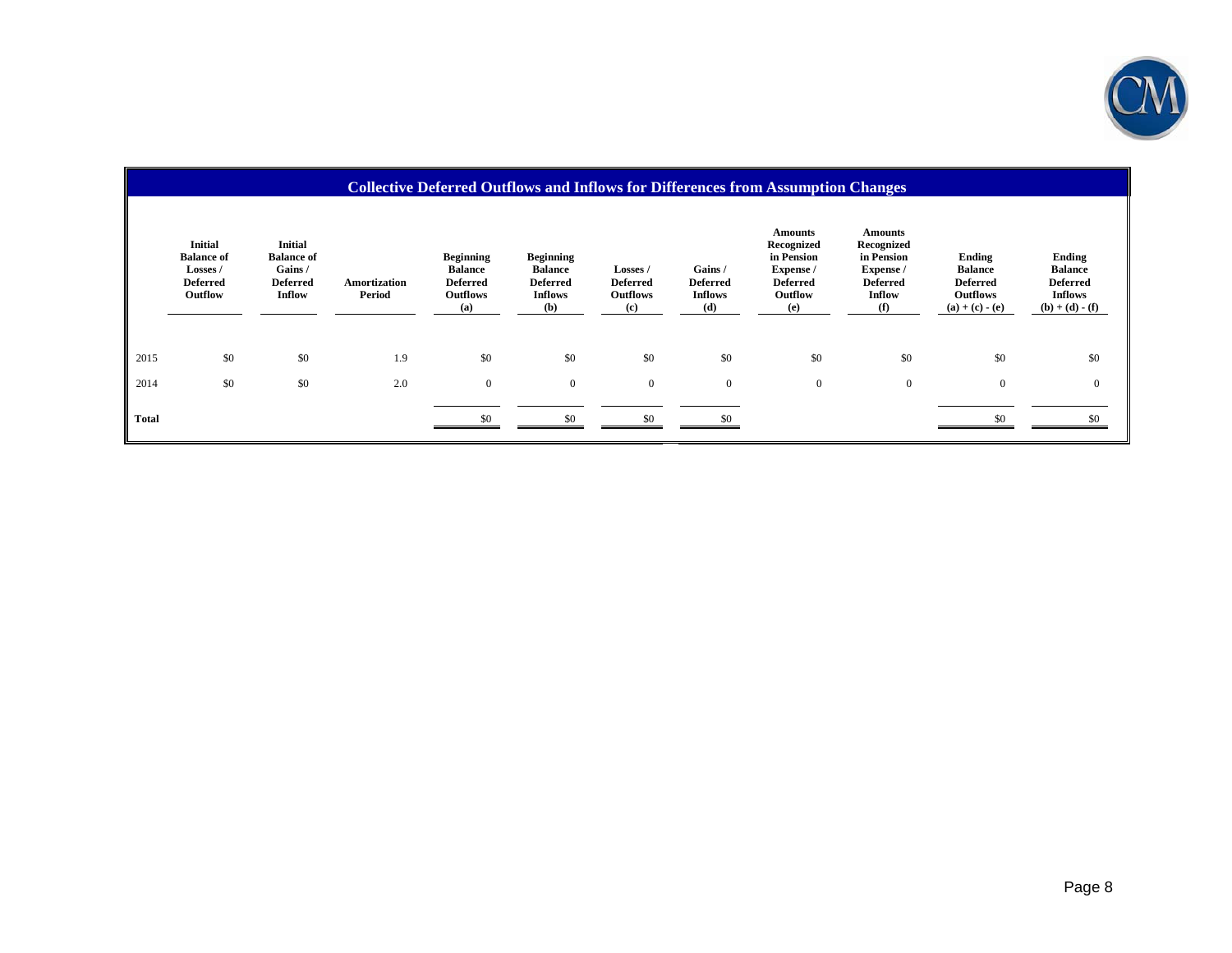

#### **Collective Deferred Outflows and Inflows for Differences in Investment Experience Initial Balance of Losses / Deferred Outflow Initial Balance of Gains / Deferred Inflow Amortization Period Beginning Balance Deferred Outflows Beginning Balance Deferred Inflows Losses / Deferred Outflows Gains / Deferred Inflows Amounts Recognized in Pension Expense / Deferred Outflow Amounts Recognized in Pension Expense / Deferred Inflow Ending Balance Deferred Outflows**<br>(a) + (c) - (e) **Ending Balance Deferred Inflows**<br>(**b**) + (**d**) - (**f**) **(a) (b) (c) (d) (e) (f) (a) + (c) - (e) (b) + (d) - (f)** 2015 \$30,424 \$0 \$0 5.0 \$0 \$0 \$30,424 \$0 \$6,085 \$24,339 \$0 2014 0 70,354 5.0 0 56,283 0 0 14,071 0 42,212 **Total** \$0 \$56,283 \$30,424 \$0 \$24,339 \$42,212 **Net difference between projected and actual earnings on investments** \$17,873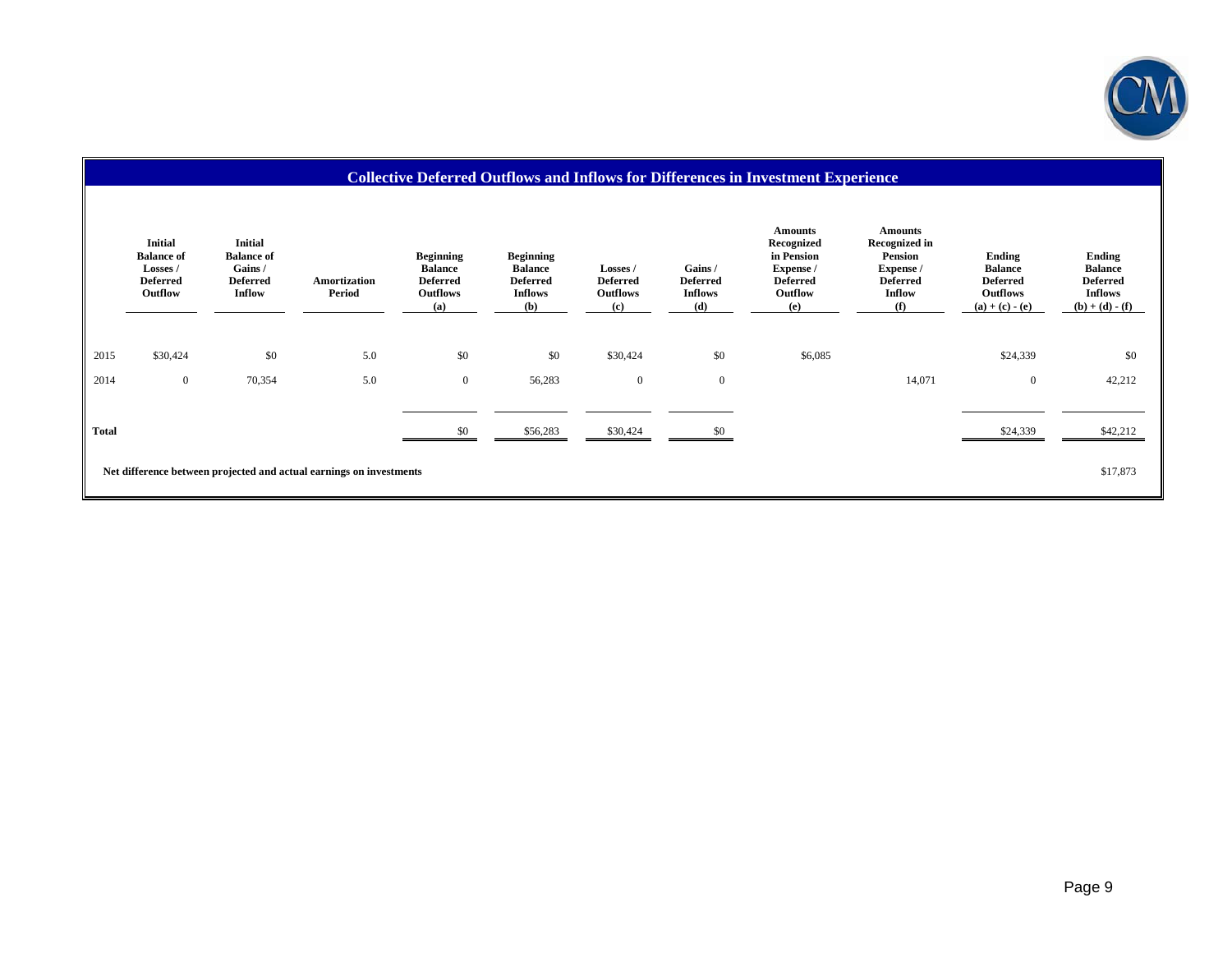

| <b>Summary of Collective Deferred Outflows and Inflows</b> |                                      |                                                     |                  |                   |                                                  |  |  |
|------------------------------------------------------------|--------------------------------------|-----------------------------------------------------|------------------|-------------------|--------------------------------------------------|--|--|
| Year                                                       | <b>Amortization</b><br><b>Period</b> | <b>Beginning Balance</b><br><b>Deferred Inflows</b> | <b>Additions</b> | <b>Deductions</b> | <b>Ending Balance</b><br><b>Deferred Inflows</b> |  |  |
| <b>Deferred Inflows of Resources:</b>                      |                                      |                                                     |                  |                   |                                                  |  |  |
| Difference between expected and actual experience          |                                      |                                                     |                  |                   |                                                  |  |  |
| 2015                                                       | 1.9                                  | \$0                                                 | \$6,858          | \$3,609           | \$3,249                                          |  |  |
| 2014                                                       | 2.0                                  | $\boldsymbol{0}$                                    | $\mathbf{0}$     | $\boldsymbol{0}$  | $\boldsymbol{0}$                                 |  |  |
| Difference between expected and actual assumptions         |                                      |                                                     |                  |                   |                                                  |  |  |
| 2015                                                       | 1.9                                  | $\boldsymbol{0}$                                    | $\overline{0}$   | $\boldsymbol{0}$  | $\mathbf{0}$                                     |  |  |
| 2014                                                       | 2.0                                  | $\boldsymbol{0}$                                    | $\overline{0}$   | \$0               | $\mathbf{0}$                                     |  |  |
| Difference between projected and actual earnings           |                                      |                                                     |                  |                   |                                                  |  |  |
| 2015                                                       | 5.0                                  | $\mathbf{0}$                                        | $\mathbf{0}$     | 24,339            | (24, 339)                                        |  |  |
| 2014                                                       | 5.0                                  | 56,283                                              | $\mathbf{0}$     | 14,071            | 42,212                                           |  |  |
| Subtotal                                                   |                                      |                                                     |                  |                   | \$17,873                                         |  |  |
|                                                            |                                      |                                                     |                  |                   |                                                  |  |  |
| <b>Total Deferred Inflows of Resources</b>                 |                                      | \$56,283                                            | \$6,858          | \$42,019          | \$21,122                                         |  |  |
|                                                            |                                      |                                                     |                  |                   |                                                  |  |  |
|                                                            |                                      |                                                     |                  |                   |                                                  |  |  |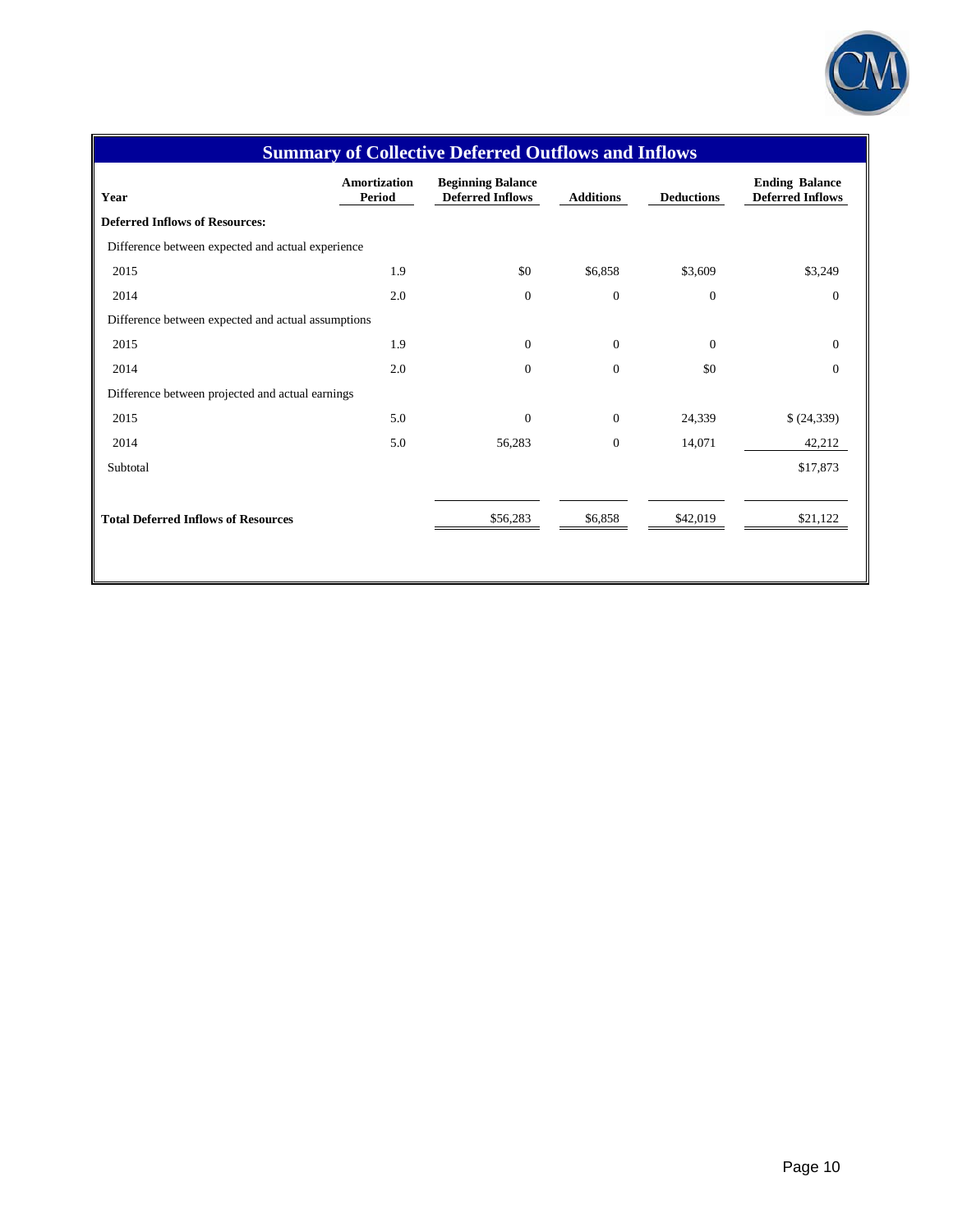

Paragraph 80(i): Collective amounts reported as deferred outflows of resources and deferred inflows of resources related to pensions will be recognized in the collective pension expense as follows. 100% of these amounts are allocated to the State.

| <b>Deferred Amounts to be Recognized in Fiscal Years</b><br><b>Following the Reporting Date:</b> |            |  |  |  |
|--------------------------------------------------------------------------------------------------|------------|--|--|--|
|                                                                                                  |            |  |  |  |
| Year 1                                                                                           | \$(11,235) |  |  |  |
| Year 2                                                                                           | (7,986)    |  |  |  |
| Year 3                                                                                           | (7,985)    |  |  |  |
| Year 4                                                                                           | 6,084      |  |  |  |
| Year 5                                                                                           | 0          |  |  |  |
| Thereafter                                                                                       | 0          |  |  |  |
|                                                                                                  |            |  |  |  |

**Paragraph 80(j):** The amount of revenue recognized for the support provided by non-employer contributing entities for the participating employers is provided in Schedule B.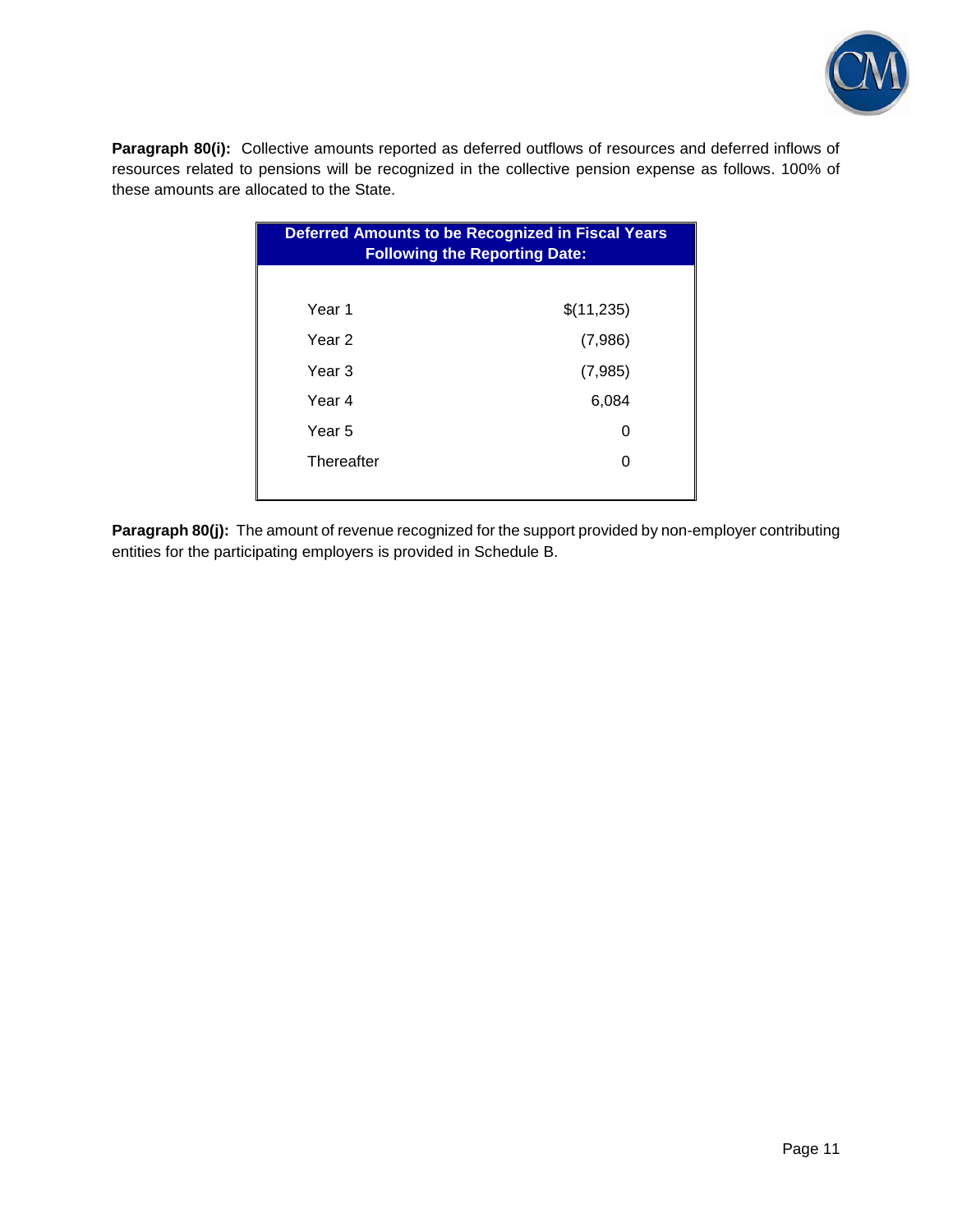

## **SECTION IV – COLLECTIVE PENSION EXPENSE**

As noted earlier, the collective Pension Expense (PE) consists of a number of different items. GASB 68 refers to the first as Service Cost which is the Normal Cost using the Entry Age Normal actuarial funding method. The second item is interest on the beginning Total Pension Liability (TPL) and the cash flow during the year at the 7.50% rate of return in effect as of the previous measurement date.

The next three items refer to any changes that occurred in the TPL due to:

- benefit changes, or
- actual versus expected experience, or
- changes in actuarial assumptions.

Benefit changes, which are reflected immediately in PE, can be positive, if there is a benefit improvement for existing Plan members, or negative if there is a benefit reduction. For the year ended June 30, 2015, there were no benefit changes to be recognized.

The next item to be recognized is the portion of current year changes in TPL due to actual versus expected Plan experience for the year. The portion to recognize in the current year is determined by spreading the total change over the average expected remaining service life of the entire Plan membership determined at the beginning of the year. The average expected remaining service life of active members is the average number of years the active members are expected to remain active. For the year ended June 30, 2015 this number of years for the active members is 6.8. The average expected remaining service life of the inactive members is zero. Therefore, the number of years to use for the amortization is the weighted average for all active and inactive members, or 1.9 years.

The last item under changes in TPL are changes in actuarial assumptions. There were no changes in assumptions since the last measurement date. If there was a change in TPL due to changes in actuarial assumptions, recognition of the change would also be spread over the average expected remaining service life of the plan membership.

Member contributions for the year and projected earnings on the Fiduciary Net Position (FNP), again at the discount rate used to calculate the liabilities, are subtracted from the amount determined thus far. One-fifth of current period differences between projected and actual investment earnings on the FNP are recognized in the pension expense.

The current year portions of previously determined experience, assumption and earnings amounts, recognized as deferred outflows and inflows (see Section III) are included also. Deferred outflows are added to the PE while deferred inflows are subtracted from the PE. Finally, administrative expenses and other miscellaneous items are included.

The calculation of the Collective Pension Expense determined as of the measurement date is shown in the following table: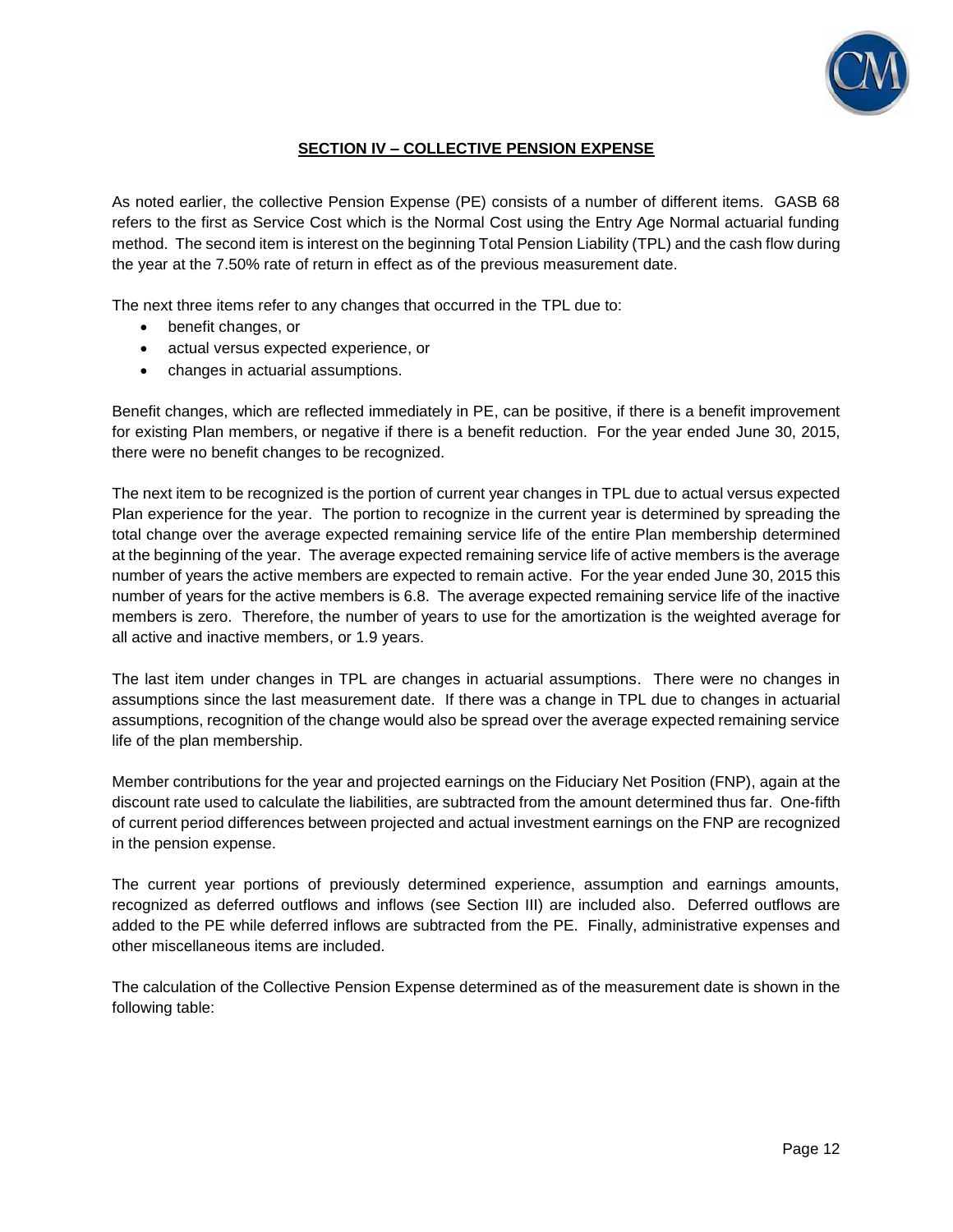

| <b>Collective Pension Expense</b><br><b>Determined as of the Measurement Date</b><br>(\$ thousands)                    |                |
|------------------------------------------------------------------------------------------------------------------------|----------------|
| Service Cost at end of year                                                                                            | \$12,089       |
| Interest on the TPL and net cash flow                                                                                  | 67,652         |
| Current-period benefit changes                                                                                         | 0              |
| Expensed portion of current-period difference between expected and<br>actual experience in the total pension liability | (3,609)        |
| Expensed portion of current-period changes of assumptions                                                              | 0              |
| Member contributions                                                                                                   | (1,800)        |
| Projected earnings on plan investments                                                                                 | (60, 553)      |
| Expensed portion of current-period differences between projected and<br>actual earnings on plan investments            | 6,085          |
| Administrative expense                                                                                                 | 1,545          |
| Other                                                                                                                  | 0              |
| Recognition of beginning deferred outflows of resources as pension<br>expense                                          | 0              |
| Recognition of beginning deferred inflows of resources as pension<br>expense                                           | (14, 071)      |
| <b>Collective Pension Expense</b>                                                                                      | <u>\$7,338</u> |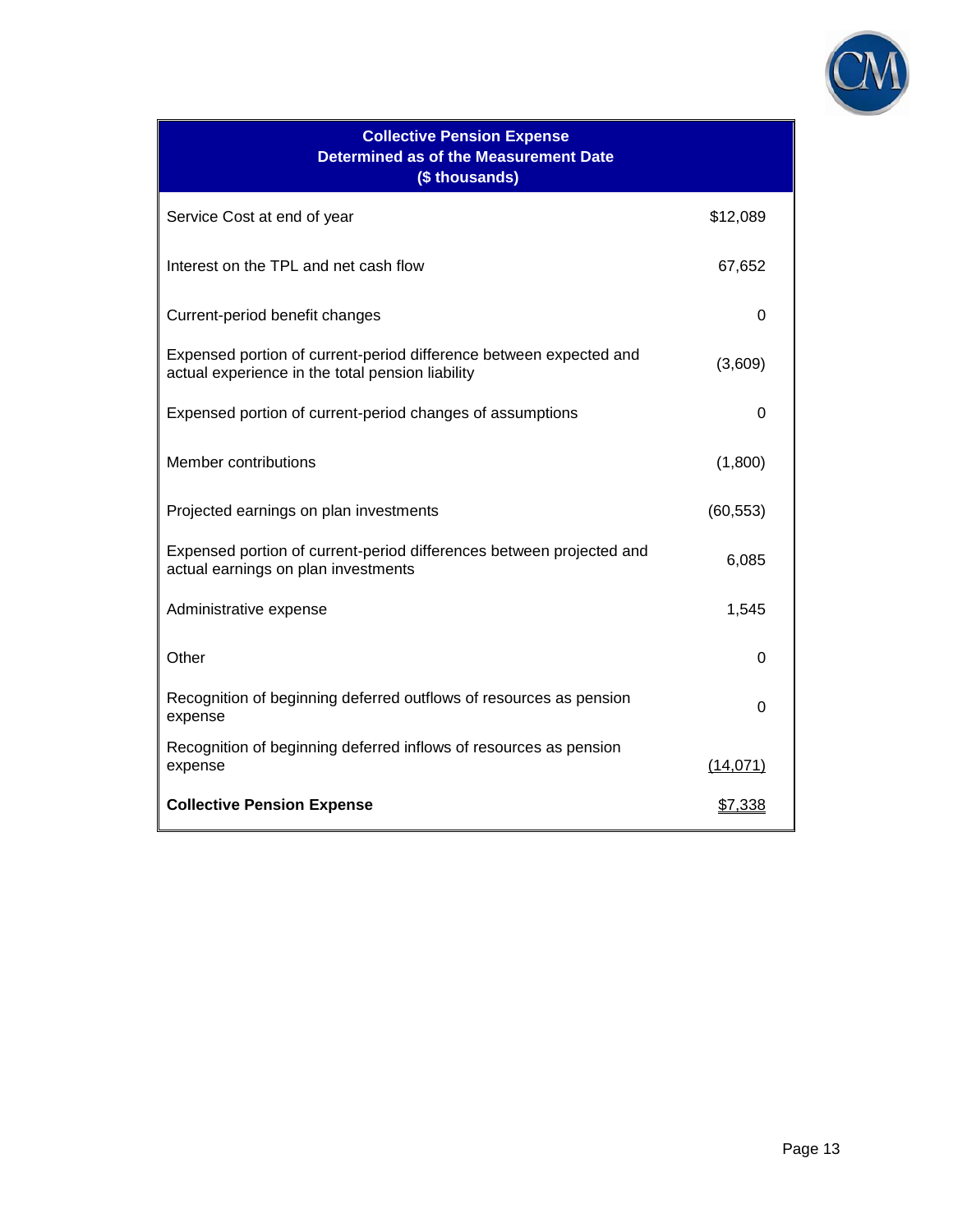

## **SECTION V – REQUIRED SUPPLEMENTARY INFORMATION**

### **Paragraph 82:**

*Changes of assumptions.* In 2010 and later, the expectation of retired life mortality was changed to the RP-2000 Mortality Tables rather than the 1994 Group Annuity Mortality Table, which was used prior to 2010. In 2010, rates of withdrawal, retirement, disability and mortality were adjusted to more closely reflect actual experience.

*Method and assumptions used in calculations of actuarially determined contributions.* The actuarially determined contribution rates in the schedule of employer contributions are calculated as of June 30, three years prior to the end of the fiscal year in which contributions are reported (June 30, 2015 employer contributions are based on June 30, 2012 valuation). The following actuarial methods and assumptions were used to determine the most recent contribution rate reported in that schedule:

| Actuarial cost method         | Enti            |
|-------------------------------|-----------------|
| Amortization method           | Lev             |
| Remaining amortization period | 30 <sub>1</sub> |
| Asset valuation method        | $7-y6$          |
| Inflation                     | 3.00            |
| Salary increase               | N/A             |
| Investment rate of return     | 7.50            |
|                               |                 |

Post-Retirement Benefit Increases 1.50% semi-annually

Entry age Amortization Level dollar, open<br>Amortization method is a series of the series of the series of the series of the series of the series of the s<br>Amortization method is a series of the series of the series of the series of th 30 years 7-year smoothed market 3.00 percent 7.50 percent, net of pension plan investment expense, including inflation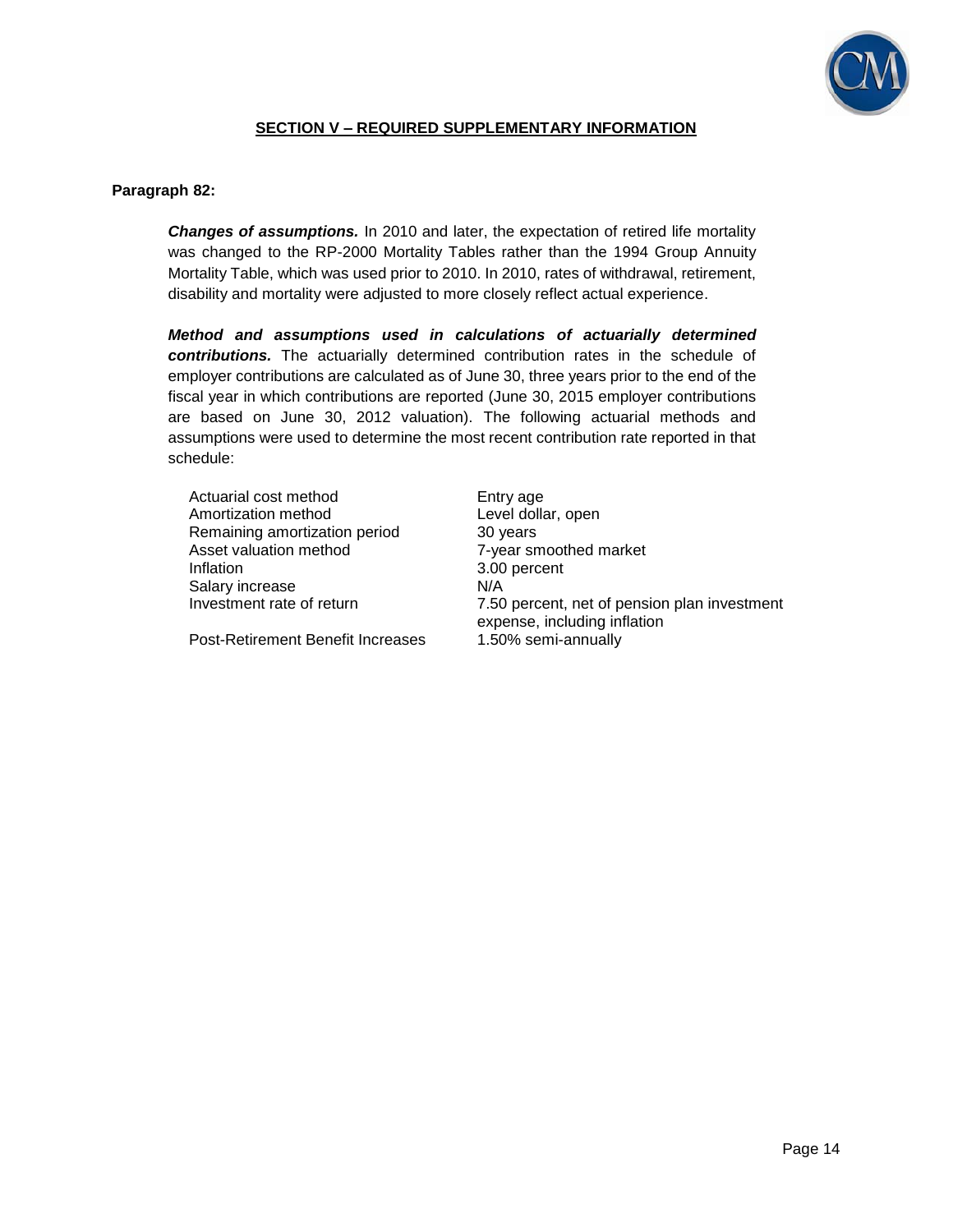

# **SCHEDULE A**

#### **GEORGIA PUBLIC SCHOOLS EMPLOYEES RETIREMENT SYSTEM Schedule of Employer Allocations as of June 30, 2015**

| <b>Employers</b>                  | <b>2015 State Pension</b><br><b>Support Provided To</b><br><b>The Districts</b> | <b>Employer</b><br><b>Allocation</b><br><b>Percentage</b> |
|-----------------------------------|---------------------------------------------------------------------------------|-----------------------------------------------------------|
| Atlanta Metropolitan College      | \$<br>802                                                                       | 0.002818%                                                 |
| <b>Appling County Schools</b>     | 57,748                                                                          | 0.202903%                                                 |
| <b>Atkinson County Schools</b>    | 28,072                                                                          | 0.098633%                                                 |
| <b>Bacon County Schools</b>       | 32,082                                                                          | 0.112724%                                                 |
| <b>Baker County Schools</b>       | 10,427                                                                          | 0.036635%                                                 |
| <b>Baldwin County Schools</b>     | 100,257                                                                         | 0.352262%                                                 |
| <b>Banks County Schools</b>       | 74,591                                                                          | 0.262083%                                                 |
| <b>Barrow County Schools</b>      | 189,286                                                                         | 0.665070%                                                 |
| <b>Bartow County Schools</b>      | 241,419                                                                         | 0.848246%                                                 |
| Ben Hill County Schools           | 56,144                                                                          | 0.197266%                                                 |
| <b>Berrien County Schools</b>     | 51,332                                                                          | 0.180358%                                                 |
| <b>Bibb County Schools</b>        | 509,306                                                                         | 1.789489%                                                 |
| <b>Bleckley County Schools</b>    | 61,758                                                                          | 0.216993%                                                 |
| <b>Brantley County Schools</b>    | 83,414                                                                          | 0.293082%                                                 |
| <b>Brooks County Schools</b>      | 59,352                                                                          | 0.208539%                                                 |
| <b>Bryan County Schools</b>       | 133,141                                                                         | 0.467803%                                                 |
| <b>Bulloch County Schools</b>     | 243,023                                                                         | 0.853882%                                                 |
| <b>Burke County Schools</b>       | 118,705                                                                         | 0.417078%                                                 |
| <b>Butts County Schools</b>       | 75,393                                                                          | 0.264901%                                                 |
| <b>Calhoun County Schools</b>     | 18,447                                                                          | 0.064816%                                                 |
| <b>Camden County Schools</b>      | 177,255                                                                         | 0.622798%                                                 |
| <b>Candler County Schools</b>     | 38,499                                                                          | 0.135268%                                                 |
| <b>Carroll County Schools</b>     | 220,566                                                                         | 0.774975%                                                 |
| Catoosa County Board of Education | 245,429                                                                         | 0.862336%                                                 |
| <b>Charlton County Schools</b>    | 34,488                                                                          | 0.121178%                                                 |
| <b>Chatham County Schools</b>     | 380,175                                                                         | 1.335776%                                                 |
| Chattahoochee County Schools      | 21,655                                                                          | 0.076088%                                                 |
| Chattooga County Schools          | 43,311                                                                          | 0.152177%                                                 |
| <b>Cherokee County Schools</b>    | 549,409                                                                         | 1.930393%                                                 |
| <b>Clarke County Schools</b>      | 359,322                                                                         | 1.262505%                                                 |
| <b>Clay County Schools</b>        | 8,021                                                                           | 0.028181%                                                 |
| <b>Clayton County Schools</b>     | 1,037,862                                                                       | 3.646611%                                                 |
| <b>Clinch County Schools</b>      | 23,260                                                                          | 0.081725%                                                 |
| <b>Cobb County Schools</b>        | 1,872,804                                                                       | 6.580244%                                                 |
| <b>Coffee County Schools</b>      | 114,694                                                                         | 0.402987%                                                 |
| <b>Colquitt County Schools</b>    | 198,910                                                                         | 0.698887%                                                 |
| <b>Columbia County Schools</b>    | 468,401                                                                         | 1.645766%                                                 |
| <b>Cook County Schools</b>        | 68,977                                                                          | 0.242356%                                                 |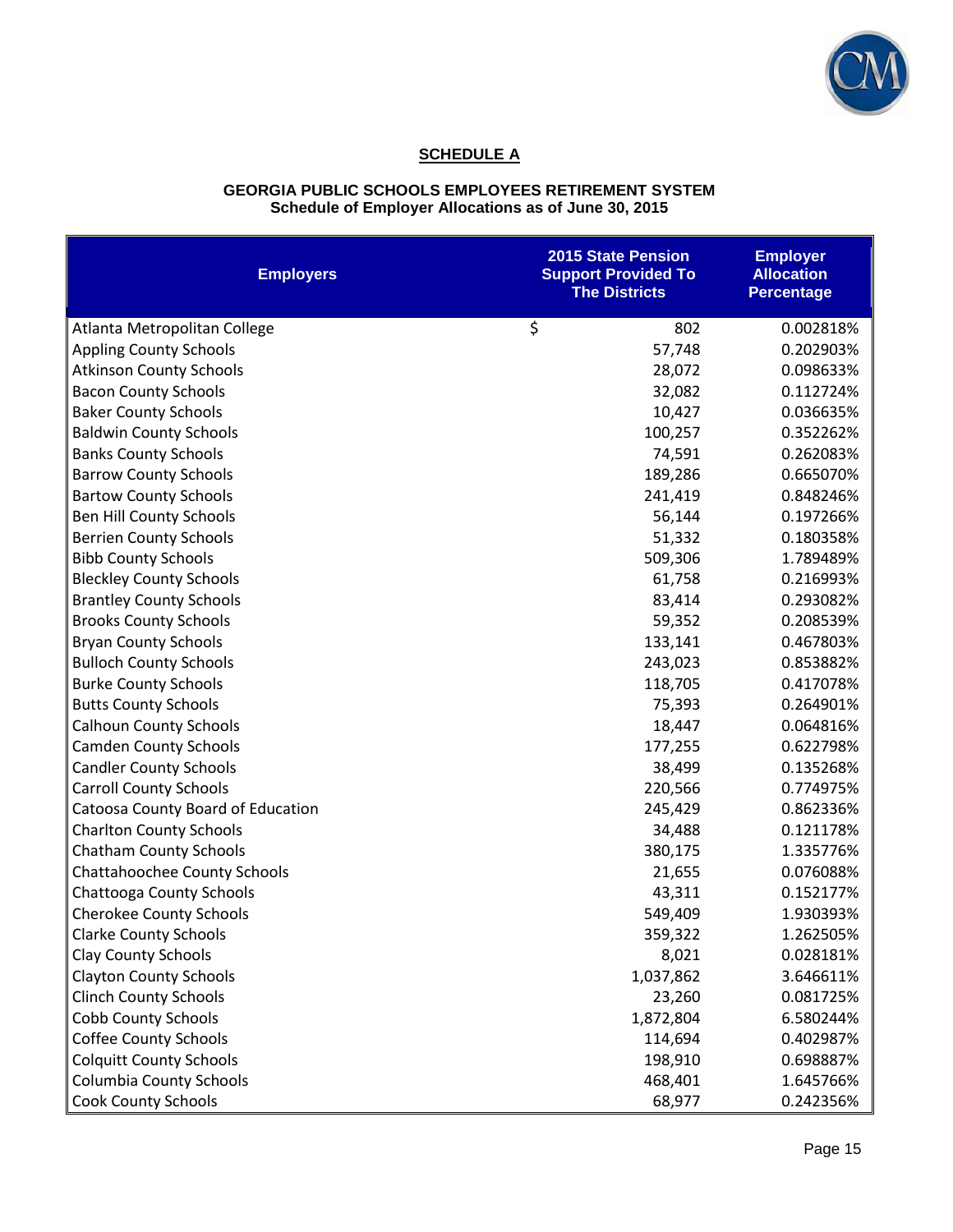

| <b>Employers</b>                | <b>2015 State Pension</b><br><b>Support Provided To</b><br><b>The Districts</b> | <b>Employer</b><br><b>Allocation</b><br><b>Percentage</b> |
|---------------------------------|---------------------------------------------------------------------------------|-----------------------------------------------------------|
| <b>Coweta County Schools</b>    | \$<br>498,879                                                                   | 1.752853%                                                 |
| <b>Crawford County Schools</b>  | 42,509                                                                          | 0.149359%                                                 |
| <b>Crisp County Schools</b>     | 101,861                                                                         | 0.357898%                                                 |
| Dade County Schools             | 42,509                                                                          | 0.149359%                                                 |
| Dawson County Schools           | 74,591                                                                          | 0.262083%                                                 |
| <b>Decatur County Schools</b>   | 136,349                                                                         | 0.479074%                                                 |
| <b>Dekalb County Schools</b>    | 1,742,069                                                                       | 6.120895%                                                 |
| Dodge County Schools            | 67,373                                                                          | 0.236720%                                                 |
| Dooly County Schools            | 51,332                                                                          | 0.180358%                                                 |
| Dougherty County Schools        | 360,124                                                                         | 1.265323%                                                 |
| Douglas County Schools          | 365,738                                                                         | 1.285050%                                                 |
| <b>Early County Schools</b>     | 44,113                                                                          | 0.154995%                                                 |
| <b>Echols County Schools</b>    | 12,031                                                                          | 0.042271%                                                 |
| <b>Effingham County Schools</b> | 200,514                                                                         | 0.704523%                                                 |
| <b>Elbert County Schools</b>    | 57,748                                                                          | 0.202903%                                                 |
| <b>Emanuel County Schools</b>   | 91,435                                                                          | 0.321263%                                                 |
| <b>Evans County Schools</b>     | 36,093                                                                          | 0.126814%                                                 |
| <b>Fannin County Schools</b>    | 70,581                                                                          | 0.247992%                                                 |
| <b>Fayette County Schools</b>   | 327,239                                                                         | 1.149782%                                                 |
| <b>Floyd County Schools</b>     | 149,985                                                                         | 0.526983%                                                 |
| Forsyth County Schools          | 686,561                                                                         | 2.412287%                                                 |
| <b>Franklin County Schools</b>  | 67,373                                                                          | 0.236720%                                                 |
| <b>Gilmer County Schools</b>    | 76,998                                                                          | 0.270537%                                                 |
| <b>Glascock County Schools</b>  | 16,041                                                                          | 0.056362%                                                 |
| <b>Glynn County Schools</b>     | 278,314                                                                         | 0.977878%                                                 |
| <b>Gordon County Schools</b>    | 82,612                                                                          | 0.290263%                                                 |
| <b>Grady County Schools</b>     | 89,830                                                                          | 0.315626%                                                 |
| <b>Greene County Schools</b>    | 54,540                                                                          | 0.191630%                                                 |
| <b>Gwinnett County Schools</b>  | 2,870,563                                                                       | 10.085950%                                                |
| Habersham County Schools        | 162,818                                                                         | 0.572073%                                                 |
| <b>Hall County Schools</b>      | 481,234                                                                         | 1.690855%                                                 |
| <b>Hancock County Schools</b>   | 43,311                                                                          | 0.152177%                                                 |
| <b>Haralson County Schools</b>  | 52,936                                                                          | 0.185994%                                                 |
| <b>Harris County Schools</b>    | 111,486                                                                         | 0.391715%                                                 |
| <b>Hart County Schools</b>      | 81,810                                                                          | 0.287445%                                                 |
| <b>Heard County Schools</b>     | 31,280                                                                          | 0.109906%                                                 |
| <b>Henry County Schools</b>     | 470,808                                                                         | 1.654220%                                                 |
| <b>Houston County Schools</b>   | 603,147                                                                         | 2.119205%                                                 |
| <b>Irwin County Schools</b>     | 26,468                                                                          | 0.092997%                                                 |
| Jackson County Schools          | 161,214                                                                         | 0.566437%                                                 |
| Jasper County Schools           | 56,946                                                                          | 0.200085%                                                 |
| Jeff Davis County Schools       | 67,373                                                                          | 0.236720%                                                 |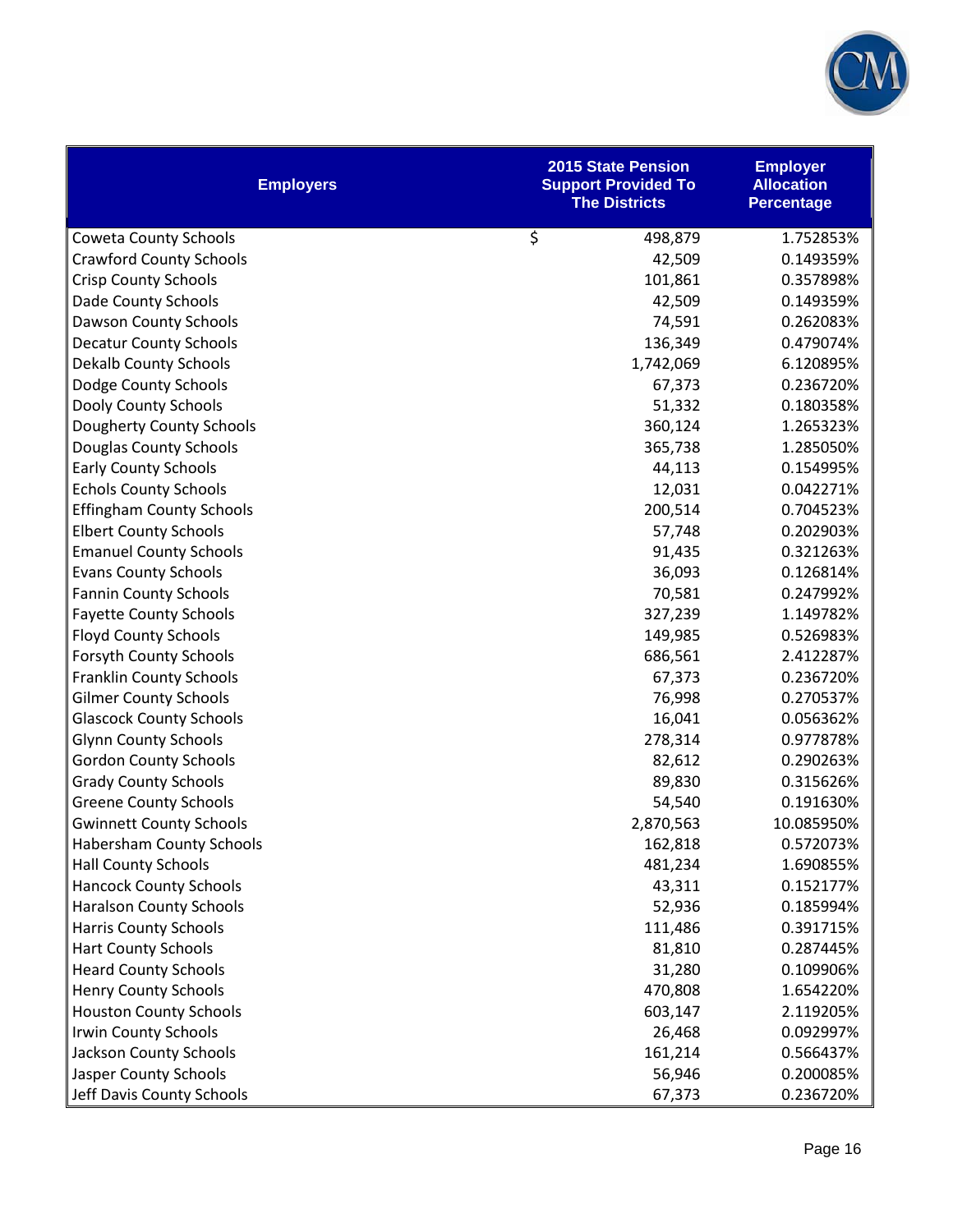

| <b>Employers</b>                 | <b>2015 State Pension</b><br><b>Support Provided To</b><br><b>The Districts</b> | <b>Employer</b><br><b>Allocation</b><br><b>Percentage</b> |
|----------------------------------|---------------------------------------------------------------------------------|-----------------------------------------------------------|
| Jefferson County Schools         | \$<br>70,581                                                                    | 0.247992%                                                 |
| Jenkins County Schools           | 27,270                                                                          | 0.095815%                                                 |
| Johnson County Schools           | 24,864                                                                          | 0.087361%                                                 |
| Jones County Schools             | 124,319                                                                         | 0.436804%                                                 |
| <b>Lamar County Schools</b>      | 55,342                                                                          | 0.194448%                                                 |
| Lanier County Schools            | 25,666                                                                          | 0.090179%                                                 |
| Laurens County Schools           | 144,370                                                                         | 0.507257%                                                 |
| Lee County Schools               | 153,193                                                                         | 0.538256%                                                 |
| <b>Liberty County Schools</b>    | 240,617                                                                         | 0.845428%                                                 |
| <b>Lincoln County Schools</b>    | 36,895                                                                          | 0.129632%                                                 |
| Long County Schools              | 66,571                                                                          | 0.233902%                                                 |
| Lowndes County Schools           | 230,190                                                                         | 0.808792%                                                 |
| <b>Lumpkin County Schools</b>    | 93,039                                                                          | 0.326899%                                                 |
| <b>Macon County Schools</b>      | 50,530                                                                          | 0.177540%                                                 |
| <b>Madison County Schools</b>    | 72,185                                                                          | 0.253628%                                                 |
| <b>Marion County Schools</b>     | 24,864                                                                          | 0.087361%                                                 |
| <b>Mcduffie County Schools</b>   | 87,424                                                                          | 0.307172%                                                 |
| <b>Mcintosh County Schools</b>   | 44,915                                                                          | 0.157813%                                                 |
| <b>Meriwether County Schools</b> | 85,018                                                                          | 0.298718%                                                 |
| <b>Miller County Schools</b>     | 28,072                                                                          | 0.098633%                                                 |
| <b>Mitchell County Schools</b>   | 44,113                                                                          | 0.154995%                                                 |
| Monroe County Schools            | 120,309                                                                         | 0.422714%                                                 |
| <b>Montgomery County Schools</b> | 16,843                                                                          | 0.059180%                                                 |
| <b>Morgan County Schools</b>     | 61,758                                                                          | 0.216993%                                                 |
| <b>Murray County Schools</b>     | 117,100                                                                         | 0.411441%                                                 |
| Muscogee County Schools          | 624,001                                                                         | 2.192476%                                                 |
| <b>Newton County Schools</b>     | 383,383                                                                         | 1.347048%                                                 |
| <b>Oconee County Schools</b>     | 140,360                                                                         | 0.493166%                                                 |
| <b>Oglethorpe County Schools</b> | 56,144                                                                          | 0.197266%                                                 |
| <b>Paulding County Schools</b>   | 497,275                                                                         | 1.747217%                                                 |
| <b>Peach County Schools</b>      | 50,530                                                                          | 0.177540%                                                 |
| <b>Pickens County Schools</b>    | 93,841                                                                          | 0.329717%                                                 |
| <b>Pierce County Schools</b>     | 59,352                                                                          | 0.208539%                                                 |
| <b>Pike County Schools</b>       | 59,352                                                                          | 0.208539%                                                 |
| <b>Polk County Schools</b>       | 112,288                                                                         | 0.394533%                                                 |
| <b>Pulaski County Schools</b>    | 31,280                                                                          | 0.109906%                                                 |
| <b>Putnam County Schools</b>     | 81,008                                                                          | 0.284627%                                                 |
| <b>Quitman County Schools</b>    | 8,021                                                                           | 0.028181%                                                 |
| <b>Rabun County Schools</b>      | 59,352                                                                          | 0.208539%                                                 |
| <b>Randolph County Schools</b>   | 27,270                                                                          | 0.095815%                                                 |
| <b>Richmond County Schools</b>   | 625,605                                                                         | 2.198112%                                                 |
| <b>Rockdale County Schools</b>   | 307,188                                                                         | 1.079329%                                                 |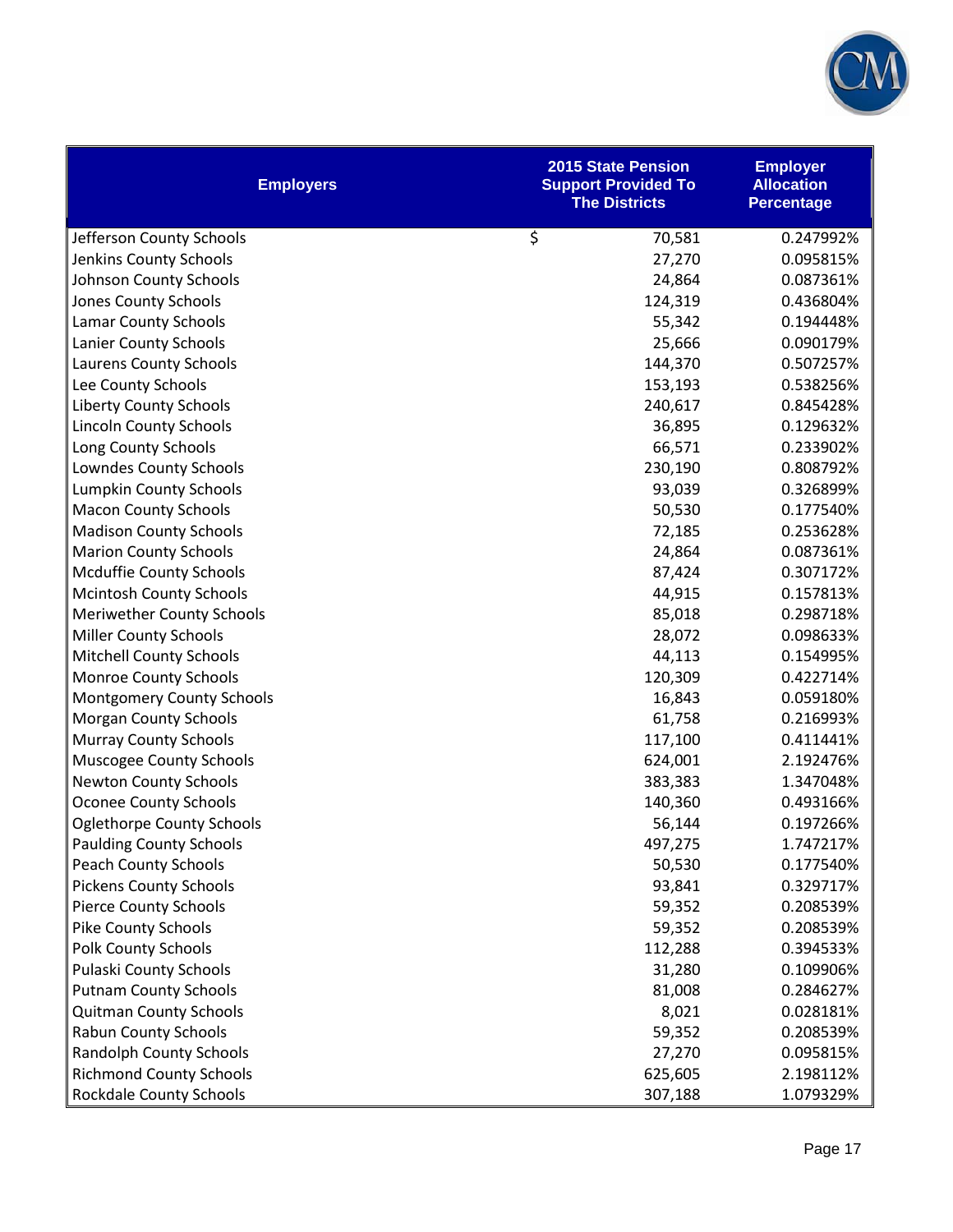

| <b>Employers</b>                      | <b>2015 State Pension</b><br><b>Support Provided To</b><br><b>The Districts</b> | <b>Employer</b><br><b>Allocation</b><br><b>Percentage</b> |
|---------------------------------------|---------------------------------------------------------------------------------|-----------------------------------------------------------|
| <b>Schley County Schools</b>          | \$<br>17,645                                                                    | 0.061998%                                                 |
| <b>Screven County Schools</b>         | 56,144                                                                          | 0.197266%                                                 |
| Seminole County Schools               | 36,093                                                                          | 0.126814%                                                 |
| <b>Spalding County Schools</b>        | 255,856                                                                         | 0.898971%                                                 |
| <b>Stephens County Schools</b>        | 109,080                                                                         | 0.383261%                                                 |
| <b>Stewart County Schools</b>         | 20,051                                                                          | 0.070452%                                                 |
| <b>Sumter County Schools</b>          | 125,121                                                                         | 0.439622%                                                 |
| <b>Talbot County Schools</b>          | 16,041                                                                          | 0.056362%                                                 |
| <b>Taliaferro County Schools</b>      | 8,823                                                                           | 0.030999%                                                 |
| <b>Tattnall County Schools</b>        | 76,196                                                                          | 0.267719%                                                 |
| <b>Taylor County Schools</b>          | 35,291                                                                          | 0.123996%                                                 |
| <b>Telfair County Schools</b>         | 32,884                                                                          | 0.115542%                                                 |
| <b>Terrell County Schools</b>         | 36,093                                                                          | 0.126814%                                                 |
| <b>Thomas County Schools</b>          | 105,069                                                                         | 0.369170%                                                 |
| <b>Tift County Schools</b>            | 110,684                                                                         | 0.388897%                                                 |
| <b>Toombs County Schools</b>          | 54,540                                                                          | 0.191630%                                                 |
| <b>Towns County Schools</b>           | 30,478                                                                          | 0.107088%                                                 |
| <b>Treutlen County Schools</b>        | 16,041                                                                          | 0.056362%                                                 |
| <b>Troup County Schools</b>           | 301,574                                                                         | 1.059603%                                                 |
| <b>Turner County Schools</b>          | 19,249                                                                          | 0.067634%                                                 |
| <b>Twiggs County Schools</b>          | 18,447                                                                          | 0.064816%                                                 |
| <b>Union County Schools</b>           | 60,154                                                                          | 0.211357%                                                 |
| <b>Upson County Schools</b>           | 121,111                                                                         | 0.425532%                                                 |
| <b>Walker County Schools</b>          | 234,201                                                                         | 0.822883%                                                 |
| <b>Walton County Schools</b>          | 260,669                                                                         | 0.915880%                                                 |
| <b>Ware County Schools</b>            | 131,537                                                                         | 0.462167%                                                 |
| <b>Warren County Schools</b>          | 16,041                                                                          | 0.056362%                                                 |
| Washington County Board of Education  | 55,342                                                                          | 0.194448%                                                 |
| <b>Wayne County Schools</b>           | 131,537                                                                         | 0.462167%                                                 |
| <b>Webster County Schools</b>         | 6,417                                                                           | 0.022545%                                                 |
| <b>Wheeler County Schools</b>         | 19,249                                                                          | 0.067634%                                                 |
| White County Board of Education       | 76,196                                                                          | 0.267719%                                                 |
| <b>Whitfield County Schools</b>       | 205,327                                                                         | 0.721432%                                                 |
| <b>Wilcox County Schools</b>          | 26,468                                                                          | 0.092997%                                                 |
| <b>Wilkes County Schools</b>          | 48,926                                                                          | 0.171904%                                                 |
| <b>Wilkinson County Schools</b>       | 40,905                                                                          | 0.143723%                                                 |
| <b>Worth County Schools</b>           | 61,758                                                                          | 0.216993%                                                 |
| City of Bremen Schools (Haralson)     | 12,031                                                                          | 0.042271%                                                 |
| City of Buford Schools (Gwinnett)     | 59,352                                                                          | 0.208539%                                                 |
| City of Calhoun Schools (Gordon)      | 34,488                                                                          | 0.121178%                                                 |
| City of Carrollton Schools (Carroll)  | 68,175                                                                          | 0.239538%                                                 |
| City of Cartersville Schools (Bartow) | 43,311                                                                          | 0.152177%                                                 |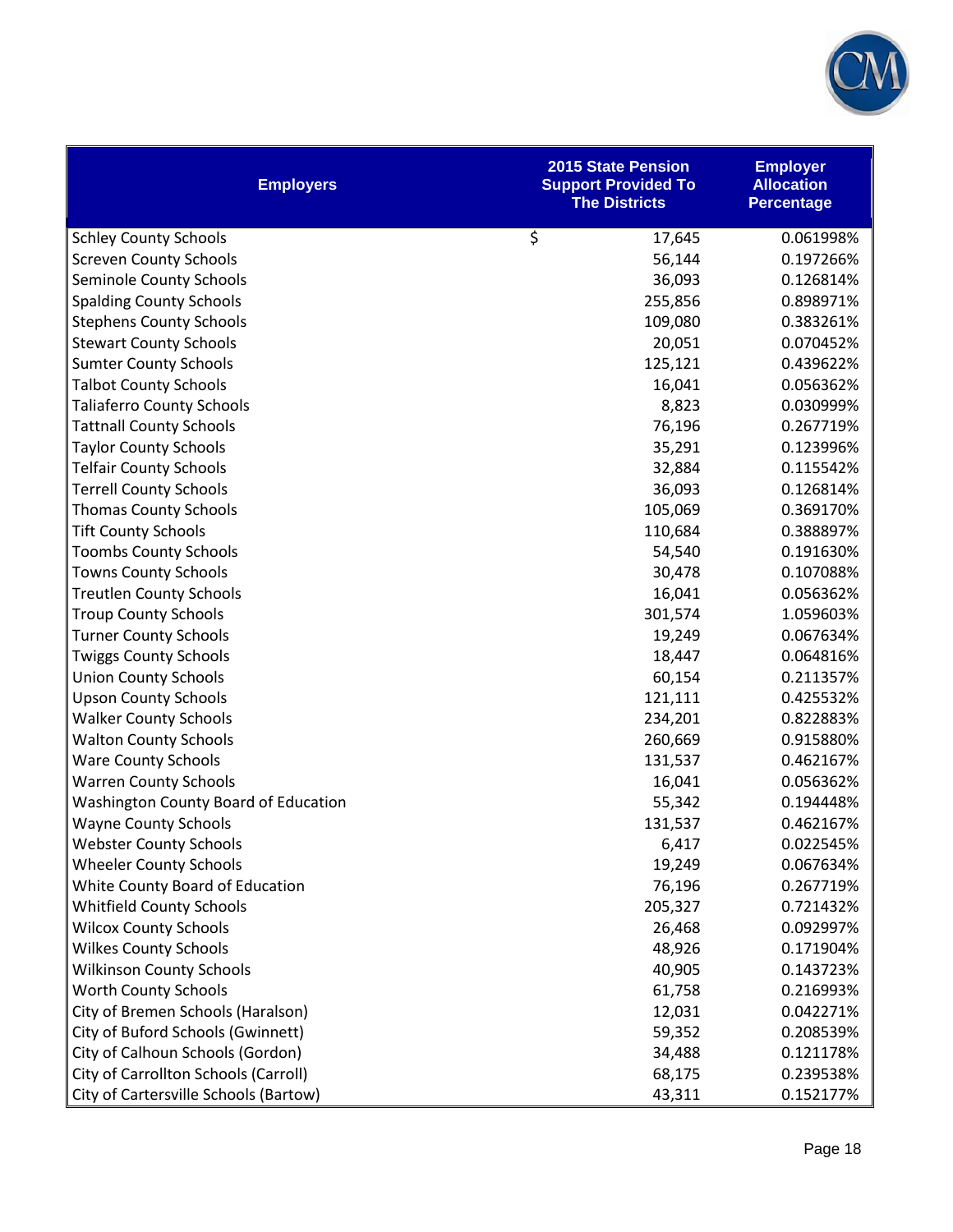

| <b>Employers</b>                       | <b>2015 State Pension</b><br><b>Support Provided To</b><br><b>The Districts</b> | <b>Employer</b><br><b>Allocation</b><br><b>Percentage</b> |
|----------------------------------------|---------------------------------------------------------------------------------|-----------------------------------------------------------|
| City of Chickamauga Schools (West)     | \$<br>18,447                                                                    | 0.064816%                                                 |
| City of Commerce Schools (Jackson)     | 14,437                                                                          | 0.050726%                                                 |
| City of Dalton Schools (Whitfield)     | 101,059                                                                         | 0.355080%                                                 |
| City of Decatur Schools (Dekalb)       | 74,591                                                                          | 0.262083%                                                 |
| City of Dublin Schools (Laurens)       | 45,717                                                                          | 0.160631%                                                 |
| City of Gainesville Schools (Hall)     | 96,247                                                                          | 0.338171%                                                 |
| City of Jefferson Schools (Jackson)    | 43,311                                                                          | 0.152177%                                                 |
| City of Marietta Schools (Cobb)        | 101,059                                                                         | 0.355080%                                                 |
| City of Pelham Schools (Mitchell)      | 22,458                                                                          | 0.078907%                                                 |
| City of Rome Schools (Floyd)           | 73,789                                                                          | 0.259264%                                                 |
| City of Social Circle Schools (Walton) | 22,458                                                                          | 0.078907%                                                 |
| City of Thomasville Schools (Thomas)   | 21,655                                                                          | 0.076088%                                                 |
| City of Trion Schools (Chattooga)      | 13,635                                                                          | 0.047908%                                                 |
| City of Valdosta Schools (Lowndes)     | 183,671                                                                         | 0.645343%                                                 |
| City of Vidalia Schools (Toomb)        | 31,280                                                                          | 0.109906%                                                 |
| <b>International Community School</b>  | 802                                                                             | 0.002818%                                                 |
| <b>Fulton Educational Services Inc</b> | 802                                                                             | 0.002818%                                                 |
| Georgia Magnet Charter School          | 802                                                                             | 0.002818%                                                 |
| Georgia Military College               | 56,946                                                                          | 0.200085%                                                 |
| Kipp Metro Atlanta Collaborative Inc   | 26,468                                                                          | 0.092997%                                                 |
| <b>Total State of Georgia</b>          | \$<br>28,461,000                                                                | 100.000000%                                               |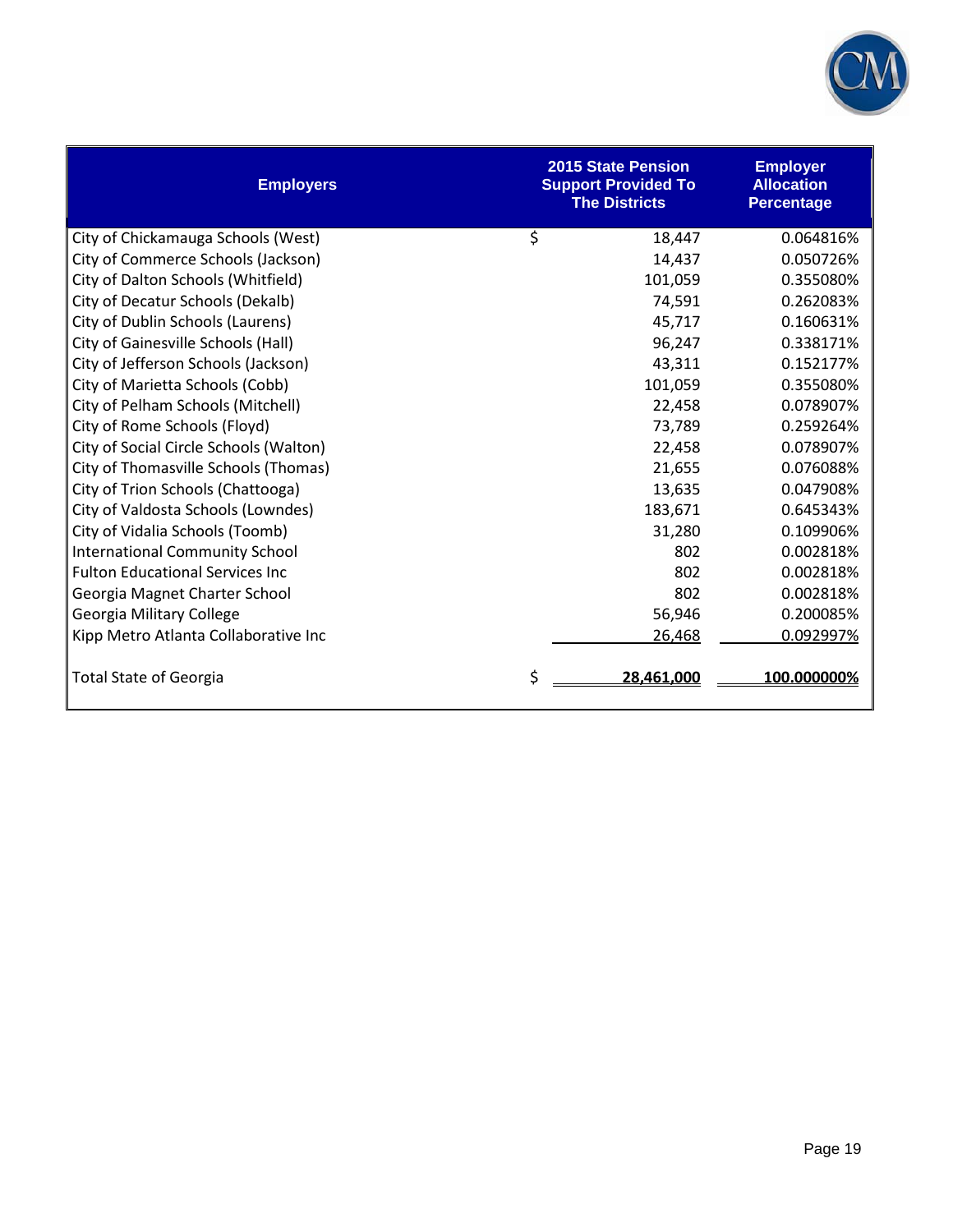

## **SCHEDULE B**

#### **GEORGIA PUBLIC SCHOOLS EMPLOYEES RETIREMENT SYSTEM Schedule of Pension Amounts by Employer as of June 30, 2015**

| <b>Employers</b>                  | <b>State's Proportionate Share</b><br>Of the Net Pension Liability<br><b>Associated with the District</b> | <b>Employer Pension</b><br><b>Expense and Revenue</b><br>for State Support |
|-----------------------------------|-----------------------------------------------------------------------------------------------------------|----------------------------------------------------------------------------|
| Atlanta Metropolitan College      | \$<br>3,468                                                                                               | \$<br>207                                                                  |
| <b>Appling County Schools</b>     | 249,672                                                                                                   | 14,889                                                                     |
| <b>Atkinson County Schools</b>    | 121,368                                                                                                   | 7,238                                                                      |
| <b>Bacon County Schools</b>       | 138,707                                                                                                   | 8,272                                                                      |
| <b>Baker County Schools</b>       | 45,079                                                                                                    | 2,688                                                                      |
| <b>Baldwin County Schools</b>     | 433,458                                                                                                   | 25,849                                                                     |
| <b>Banks County Schools</b>       | 322,493                                                                                                   | 19,232                                                                     |
| <b>Barrow County Schools</b>      | 818,369                                                                                                   | 48,803                                                                     |
| <b>Bartow County Schools</b>      | 1,043,767                                                                                                 | 62,244                                                                     |
| Ben Hill County Schools           | 242,736                                                                                                   | 14,475                                                                     |
| <b>Berrien County Schools</b>     | 221,931                                                                                                   | 13,235                                                                     |
| <b>Bibb County Schools</b>        | 2,201,966                                                                                                 | 131,313                                                                    |
| <b>Bleckley County Schools</b>    | 267,010                                                                                                   | 15,923                                                                     |
| <b>Brantley County Schools</b>    | 360,637                                                                                                   | 21,506                                                                     |
| <b>Brooks County Schools</b>      | 256,607                                                                                                   | 15,303                                                                     |
| <b>Bryan County Schools</b>       | 575,632                                                                                                   | 34,327                                                                     |
| <b>Bulloch County Schools</b>     | 1,050,702                                                                                                 | 62,658                                                                     |
| <b>Burke County Schools</b>       | 513,214                                                                                                   | 30,605                                                                     |
| <b>Butts County Schools</b>       | 325,961                                                                                                   | 19,438                                                                     |
| <b>Calhoun County Schools</b>     | 79,756                                                                                                    | 4,756                                                                      |
| <b>Camden County Schools</b>      | 766,353                                                                                                   | 45,701                                                                     |
| <b>Candler County Schools</b>     | 166,447                                                                                                   | 9,926                                                                      |
| <b>Carroll County Schools</b>     | 953,607                                                                                                   | 56,868                                                                     |
| Catoosa County Board of Education | 1,061,104                                                                                                 | 63,278                                                                     |
| <b>Charlton County Schools</b>    | 149,110                                                                                                   | 8,892                                                                      |
| <b>Chatham County Schools</b>     | 1,643,672                                                                                                 | 98,019                                                                     |
| Chattahoochee County Schools      | 93,626                                                                                                    | 5,583                                                                      |
| Chattooga County Schools          | 187,254                                                                                                   | 11,167                                                                     |
| <b>Cherokee County Schools</b>    | 2,375,349                                                                                                 | 141,652                                                                    |
| <b>Clarke County Schools</b>      | 1,553,512                                                                                                 | 92,643                                                                     |
| <b>Clay County Schools</b>        | 34,677                                                                                                    | 2,068                                                                      |
| <b>Clayton County Schools</b>     | 4,487,155                                                                                                 | 267,588                                                                    |
| <b>Clinch County Schools</b>      | 100,563                                                                                                   | 5,997                                                                      |
| <b>Cobb County Schools</b>        | 8,096,989                                                                                                 | 482,856                                                                    |
| <b>Coffee County Schools</b>      | 495,876                                                                                                   | 29,571                                                                     |
| <b>Colquitt County Schools</b>    | 859,980                                                                                                   | 51,284                                                                     |
| <b>Columbia County Schools</b>    | 2,025,115                                                                                                 | 120,766                                                                    |
| Cook County Schools               | 298,219                                                                                                   | 17,784                                                                     |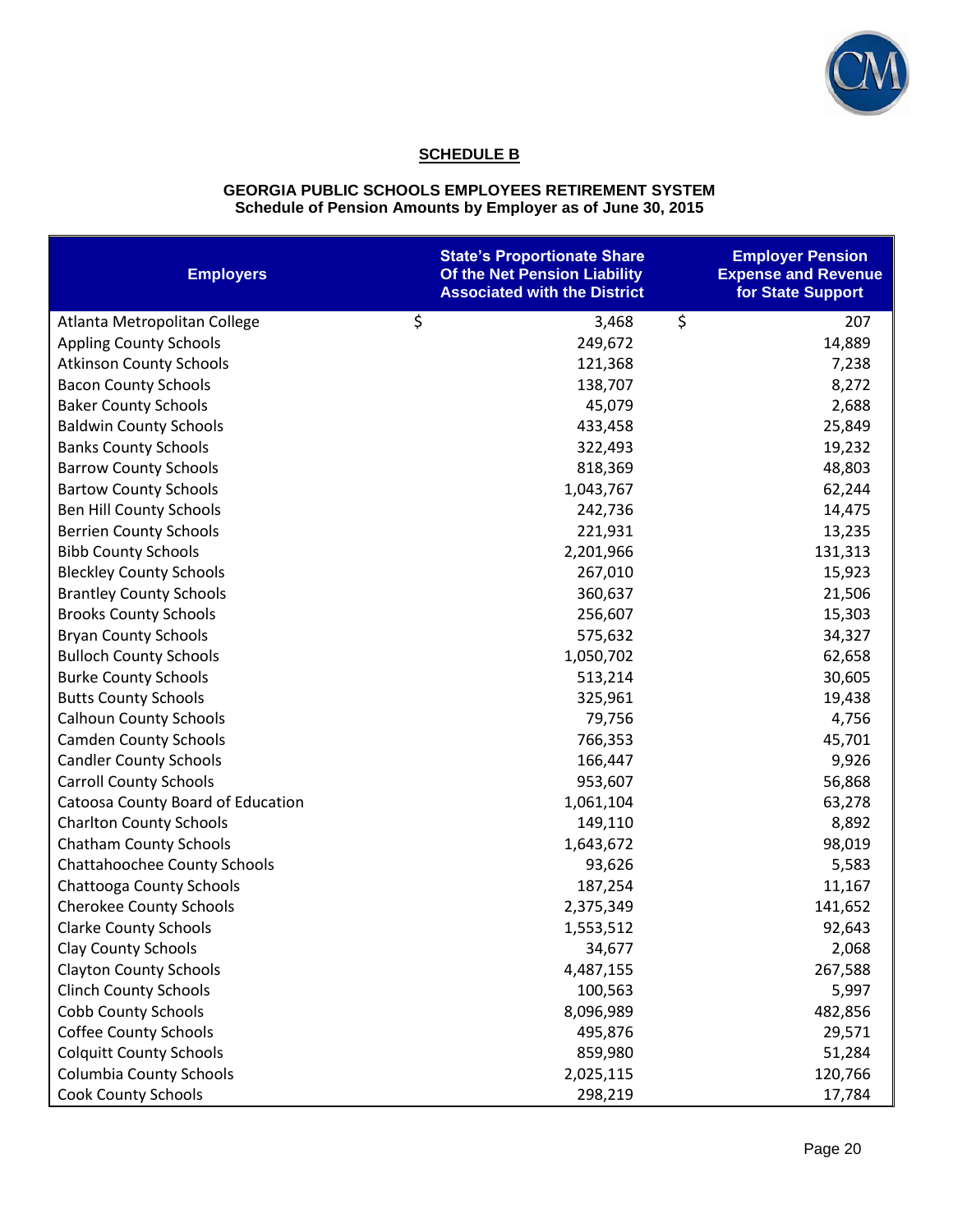

| <b>Employers</b>                | <b>State's Proportionate Share</b><br>Of the Net Pension Liability<br><b>Associated with the District</b> | <b>Employer Pension</b><br><b>Expense and Revenue</b><br>for State Support |
|---------------------------------|-----------------------------------------------------------------------------------------------------------|----------------------------------------------------------------------------|
| <b>Coweta County Schools</b>    | $\zeta$<br>2,156,886                                                                                      | \$<br>128,624                                                              |
| <b>Crawford County Schools</b>  | 183,786                                                                                                   | 10,960                                                                     |
| <b>Crisp County Schools</b>     | 440,393                                                                                                   | 26,263                                                                     |
| Dade County Schools             | 183,786                                                                                                   | 10,960                                                                     |
| Dawson County Schools           | 322,493                                                                                                   | 19,232                                                                     |
| <b>Decatur County Schools</b>   | 589,501                                                                                                   | 35,154                                                                     |
| <b>Dekalb County Schools</b>    | 7,531,760                                                                                                 | 449,149                                                                    |
| Dodge County Schools            | 291,284                                                                                                   | 17,371                                                                     |
| Dooly County Schools            | 221,931                                                                                                   | 13,235                                                                     |
| Dougherty County Schools        | 1,556,980                                                                                                 | 92,849                                                                     |
| Douglas County Schools          | 1,581,254                                                                                                 | 94,297                                                                     |
| <b>Early County Schools</b>     | 190,721                                                                                                   | 11,374                                                                     |
| <b>Echols County Schools</b>    | 52,014                                                                                                    | 3,102                                                                      |
| <b>Effingham County Schools</b> | 866,916                                                                                                   | 51,698                                                                     |
| <b>Elbert County Schools</b>    | 249,672                                                                                                   | 14,889                                                                     |
| <b>Emanuel County Schools</b>   | 395,314                                                                                                   | 23,574                                                                     |
| <b>Evans County Schools</b>     | 156,045                                                                                                   | 9,306                                                                      |
| <b>Fannin County Schools</b>    | 305,154                                                                                                   | 18,198                                                                     |
| <b>Fayette County Schools</b>   | 1,414,807                                                                                                 | 84,371                                                                     |
| <b>Floyd County Schools</b>     | 648,453                                                                                                   | 38,670                                                                     |
| <b>Forsyth County Schools</b>   | 2,968,319                                                                                                 | 177,014                                                                    |
| <b>Franklin County Schools</b>  | 291,284                                                                                                   | 17,371                                                                     |
| <b>Gilmer County Schools</b>    | 332,896                                                                                                   | 19,852                                                                     |
| <b>Glascock County Schools</b>  | 69,353                                                                                                    | 4,136                                                                      |
| <b>Glynn County Schools</b>     | 1,203,279                                                                                                 | 71,757                                                                     |
| <b>Gordon County Schools</b>    | 357,169                                                                                                   | 21,299                                                                     |
| <b>Grady County Schools</b>     | 388,378                                                                                                   | 23,161                                                                     |
| <b>Greene County Schools</b>    | 235,801                                                                                                   | 14,062                                                                     |
| <b>Gwinnett County Schools</b>  | 12,410,760                                                                                                | 740,104                                                                    |
| <b>Habersham County Schools</b> | 703,936                                                                                                   | 41,979                                                                     |
| <b>Hall County Schools</b>      | 2,080,597                                                                                                 | 124,075                                                                    |
| <b>Hancock County Schools</b>   | 187,254                                                                                                   | 11,167                                                                     |
| <b>Haralson County Schools</b>  | 228,866                                                                                                   | 13,648                                                                     |
| <b>Harris County Schools</b>    | 482,005                                                                                                   | 28,744                                                                     |
| <b>Hart County Schools</b>      | 353,701                                                                                                   | 21,093                                                                     |
| <b>Heard County Schools</b>     | 135,239                                                                                                   | 8,065                                                                      |
| <b>Henry County Schools</b>     | 2,035,518                                                                                                 | 121,387                                                                    |
| <b>Houston County Schools</b>   | 2,607,682                                                                                                 | 155,507                                                                    |
| Irwin County Schools            | 114,433                                                                                                   | 6,824                                                                      |
| <b>Jackson County Schools</b>   | 697,001                                                                                                   | 41,565                                                                     |
| Jasper County Schools           | 246,205                                                                                                   | 14,682                                                                     |
| Jeff Davis County Schools       | 291,284                                                                                                   | 17,371                                                                     |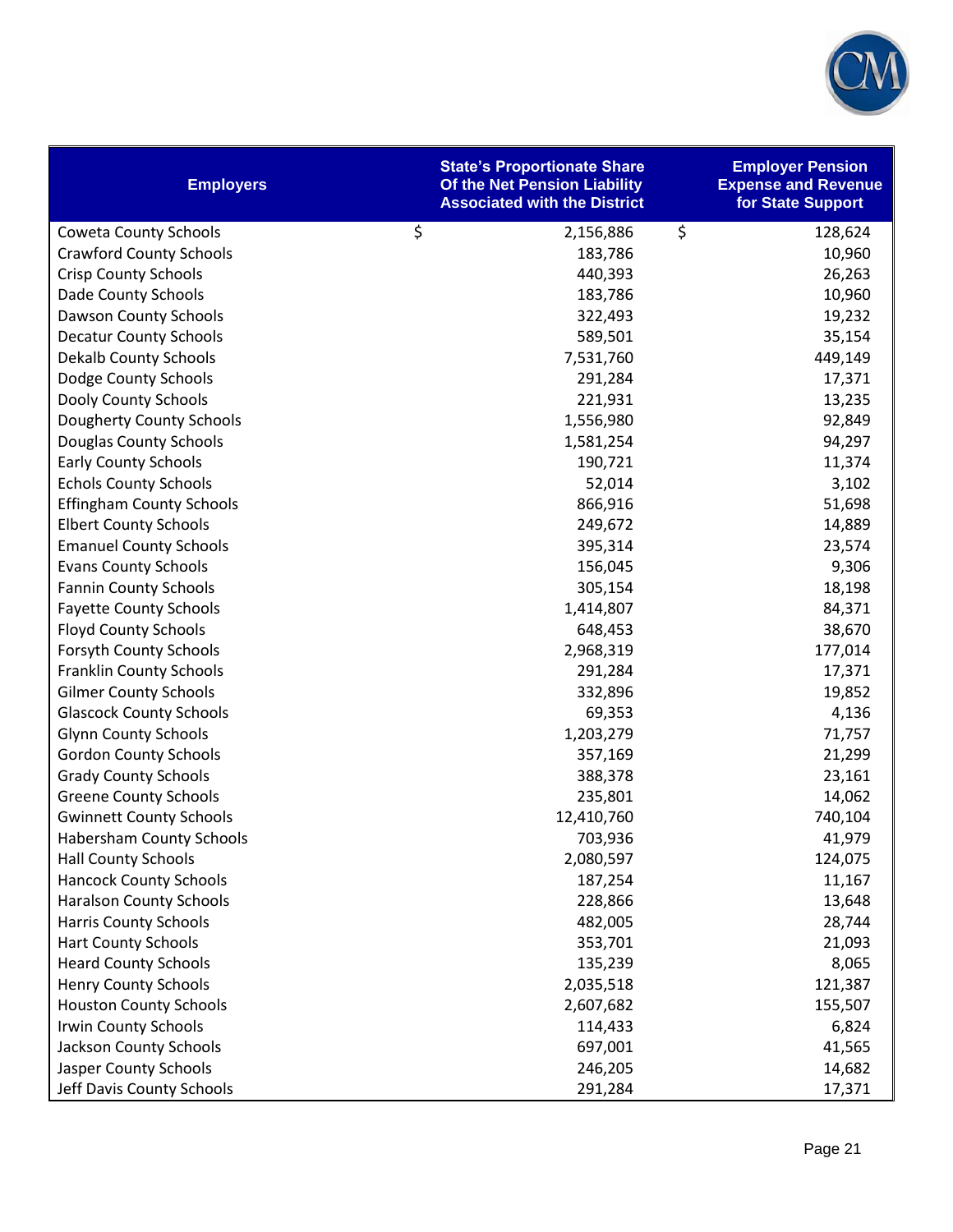

| <b>Employers</b>                 | <b>State's Proportionate Share</b><br>Of the Net Pension Liability<br><b>Associated with the District</b> | <b>Employer Pension</b><br><b>Expense and Revenue</b><br>for State Support |
|----------------------------------|-----------------------------------------------------------------------------------------------------------|----------------------------------------------------------------------------|
| Jefferson County Schools         | $\zeta$<br>305,154                                                                                        | \$<br>18,198                                                               |
| Jenkins County Schools           | 117,900                                                                                                   | 7,031                                                                      |
| Johnson County Schools           | 107,498                                                                                                   | 6,411                                                                      |
| Jones County Schools             | 537,487                                                                                                   | 32,053                                                                     |
| <b>Lamar County Schools</b>      | 239,268                                                                                                   | 14,269                                                                     |
| Lanier County Schools            | 110,965                                                                                                   | 6,617                                                                      |
| Laurens County Schools           | 624,180                                                                                                   | 37,223                                                                     |
| Lee County Schools               | 662,324                                                                                                   | 39,497                                                                     |
| <b>Liberty County Schools</b>    | 1,040,299                                                                                                 | 62,038                                                                     |
| <b>Lincoln County Schools</b>    | 159,512                                                                                                   | 9,512                                                                      |
| Long County Schools              | 287,816                                                                                                   | 17,164                                                                     |
| Lowndes County Schools           | 995,219                                                                                                   | 59,349                                                                     |
| Lumpkin County Schools           | 402,249                                                                                                   | 23,988                                                                     |
| <b>Macon County Schools</b>      | 218,463                                                                                                   | 13,028                                                                     |
| <b>Madison County Schools</b>    | 312,089                                                                                                   | 18,611                                                                     |
| <b>Marion County Schools</b>     | 107,498                                                                                                   | 6,411                                                                      |
| <b>Mcduffie County Schools</b>   | 377,975                                                                                                   | 22,540                                                                     |
| <b>Mcintosh County Schools</b>   | 194,189                                                                                                   | 11,580                                                                     |
| <b>Meriwether County Schools</b> | 367,572                                                                                                   | 21,920                                                                     |
| <b>Miller County Schools</b>     | 121,368                                                                                                   | 7,238                                                                      |
| <b>Mitchell County Schools</b>   | 190,721                                                                                                   | 11,374                                                                     |
| Monroe County Schools            | 520,150                                                                                                   | 31,019                                                                     |
| <b>Montgomery County Schools</b> | 72,821                                                                                                    | 4,343                                                                      |
| <b>Morgan County Schools</b>     | 267,010                                                                                                   | 15,923                                                                     |
| <b>Murray County Schools</b>     | 506,278                                                                                                   | 30,192                                                                     |
| <b>Muscogee County Schools</b>   | 2,697,842                                                                                                 | 160,884                                                                    |
| <b>Newton County Schools</b>     | 1,657,543                                                                                                 | 98,846                                                                     |
| <b>Oconee County Schools</b>     | 606,841                                                                                                   | 36,189                                                                     |
| <b>Oglethorpe County Schools</b> | 242,736                                                                                                   | 14,475                                                                     |
| <b>Paulding County Schools</b>   | 2,149,951                                                                                                 | 128,211                                                                    |
| <b>Peach County Schools</b>      | 218,463                                                                                                   | 13,028                                                                     |
| <b>Pickens County Schools</b>    | 405,717                                                                                                   | 24,195                                                                     |
| <b>Pierce County Schools</b>     | 256,607                                                                                                   | 15,303                                                                     |
| <b>Pike County Schools</b>       | 256,607                                                                                                   | 15,303                                                                     |
| <b>Polk County Schools</b>       | 485,473                                                                                                   | 28,951                                                                     |
| Pulaski County Schools           | 135,239                                                                                                   | 8,065                                                                      |
| <b>Putnam County Schools</b>     | 350,234                                                                                                   | 20,886                                                                     |
| <b>Quitman County Schools</b>    | 34,677                                                                                                    | 2,068                                                                      |
| <b>Rabun County Schools</b>      | 256,607                                                                                                   | 15,303                                                                     |
| <b>Randolph County Schools</b>   | 117,900                                                                                                   | 7,031                                                                      |
| <b>Richmond County Schools</b>   | 2,704,777                                                                                                 | 161,297                                                                    |
| <b>Rockdale County Schools</b>   | 1,328,114                                                                                                 | 79,201                                                                     |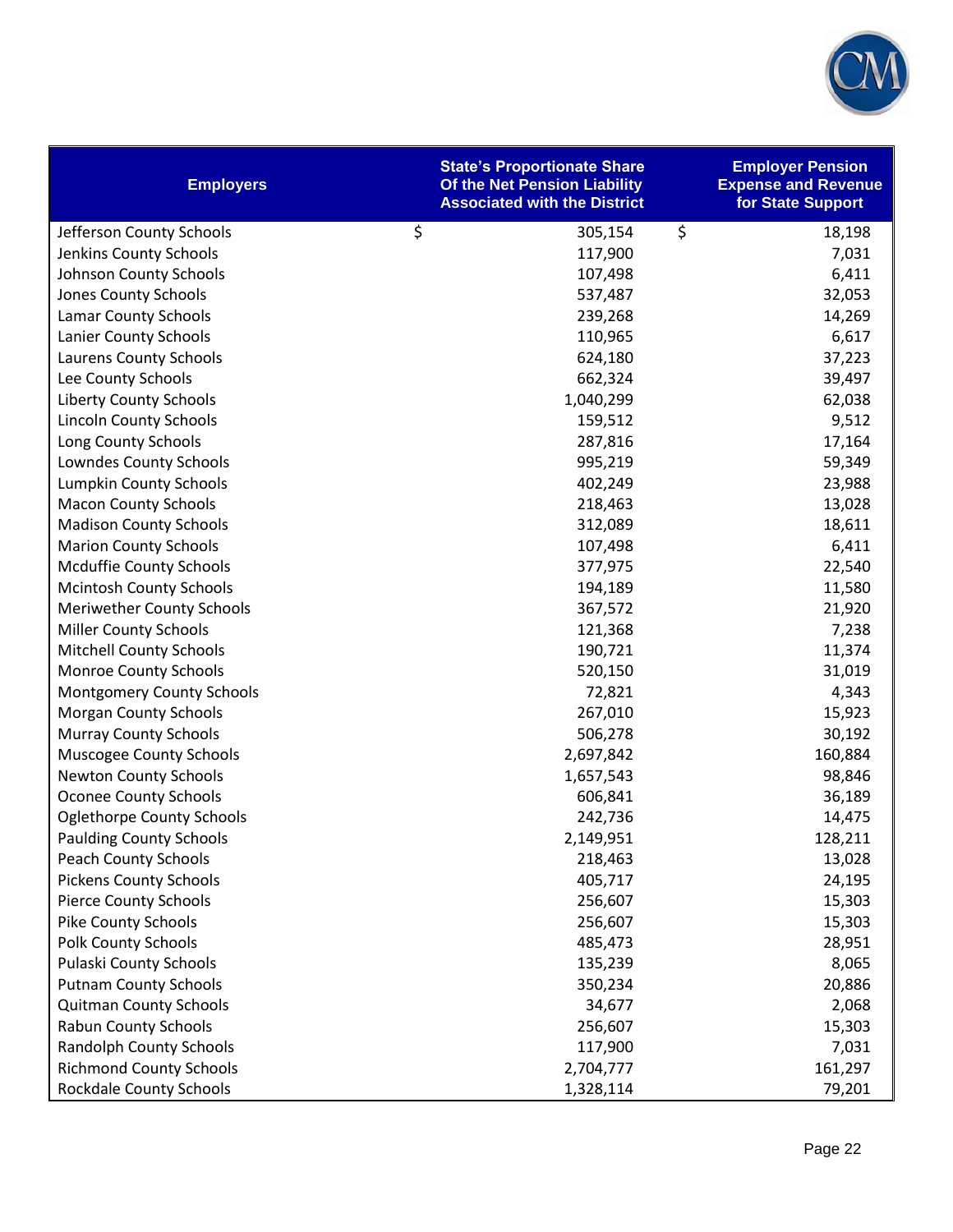

| <b>Employers</b>                      | <b>State's Proportionate Share</b><br>Of the Net Pension Liability<br><b>Associated with the District</b> | <b>Employer Pension</b><br><b>Expense and Revenue</b><br>for State Support |
|---------------------------------------|-----------------------------------------------------------------------------------------------------------|----------------------------------------------------------------------------|
| <b>Schley County Schools</b>          | \$<br>76,289                                                                                              | \$<br>4,549                                                                |
| <b>Screven County Schools</b>         | 242,736                                                                                                   | 14,475                                                                     |
| Seminole County Schools               | 156,045                                                                                                   | 9,306                                                                      |
| <b>Spalding County Schools</b>        | 1,106,184                                                                                                 | 65,966                                                                     |
| <b>Stephens County Schools</b>        | 471,603                                                                                                   | 28,124                                                                     |
| <b>Stewart County Schools</b>         | 86,691                                                                                                    | 5,170                                                                      |
| <b>Sumter County Schools</b>          | 540,955                                                                                                   | 32,259                                                                     |
| <b>Talbot County Schools</b>          | 69,353                                                                                                    | 4,136                                                                      |
| <b>Taliaferro County Schools</b>      | 38,144                                                                                                    | 2,275                                                                      |
| <b>Tattnall County Schools</b>        | 329,428                                                                                                   | 19,645                                                                     |
| <b>Taylor County Schools</b>          | 152,577                                                                                                   | 9,099                                                                      |
| <b>Telfair County Schools</b>         | 142,174                                                                                                   | 8,478                                                                      |
| <b>Terrell County Schools</b>         | 156,045                                                                                                   | 9,306                                                                      |
| <b>Thomas County Schools</b>          | 454,264                                                                                                   | 27,090                                                                     |
| <b>Tift County Schools</b>            | 478,538                                                                                                   | 28,537                                                                     |
| <b>Toombs County Schools</b>          | 235,801                                                                                                   | 14,062                                                                     |
| <b>Towns County Schools</b>           | 131,772                                                                                                   | 7,858                                                                      |
| <b>Treutlen County Schools</b>        | 69,353                                                                                                    | 4,136                                                                      |
| <b>Troup County Schools</b>           | 1,303,841                                                                                                 | 77,754                                                                     |
| <b>Turner County Schools</b>          | 83,224                                                                                                    | 4,963                                                                      |
| <b>Twiggs County Schools</b>          | 79,756                                                                                                    | 4,756                                                                      |
| <b>Union County Schools</b>           | 260,075                                                                                                   | 15,509                                                                     |
| <b>Upson County Schools</b>           | 523,617                                                                                                   | 31,226                                                                     |
| <b>Walker County Schools</b>          | 1,012,558                                                                                                 | 60,383                                                                     |
| <b>Walton County Schools</b>          | 1,126,990                                                                                                 | 67,207                                                                     |
| <b>Ware County Schools</b>            | 568,696                                                                                                   | 33,914                                                                     |
| <b>Warren County Schools</b>          | 69,353                                                                                                    | 4,136                                                                      |
| Washington County Board of Education  | 239,268                                                                                                   | 14,269                                                                     |
| <b>Wayne County Schools</b>           | 568,696                                                                                                   | 33,914                                                                     |
| <b>Webster County Schools</b>         | 27,742                                                                                                    | 1,654                                                                      |
| <b>Wheeler County Schools</b>         | 83,224                                                                                                    | 4,963                                                                      |
| White County Board of Education       | 329,428                                                                                                   | 19,645                                                                     |
| <b>Whitfield County Schools</b>       | 887,722                                                                                                   | 52,939                                                                     |
| <b>Wilcox County Schools</b>          | 114,433                                                                                                   | 6,824                                                                      |
| <b>Wilkes County Schools</b>          | 211,528                                                                                                   | 12,614                                                                     |
| <b>Wilkinson County Schools</b>       | 176,851                                                                                                   | 10,546                                                                     |
| <b>Worth County Schools</b>           | 267,010                                                                                                   | 15,923                                                                     |
| City of Bremen Schools (Haralson)     | 52,014                                                                                                    | 3,102                                                                      |
| City of Buford Schools (Gwinnett)     | 256,607                                                                                                   | 15,303                                                                     |
| City of Calhoun Schools (Gordon)      | 149,110                                                                                                   | 8,892                                                                      |
| City of Carrollton Schools (Carroll)  | 294,752                                                                                                   | 17,577                                                                     |
| City of Cartersville Schools (Bartow) | 187,254                                                                                                   | 11,167                                                                     |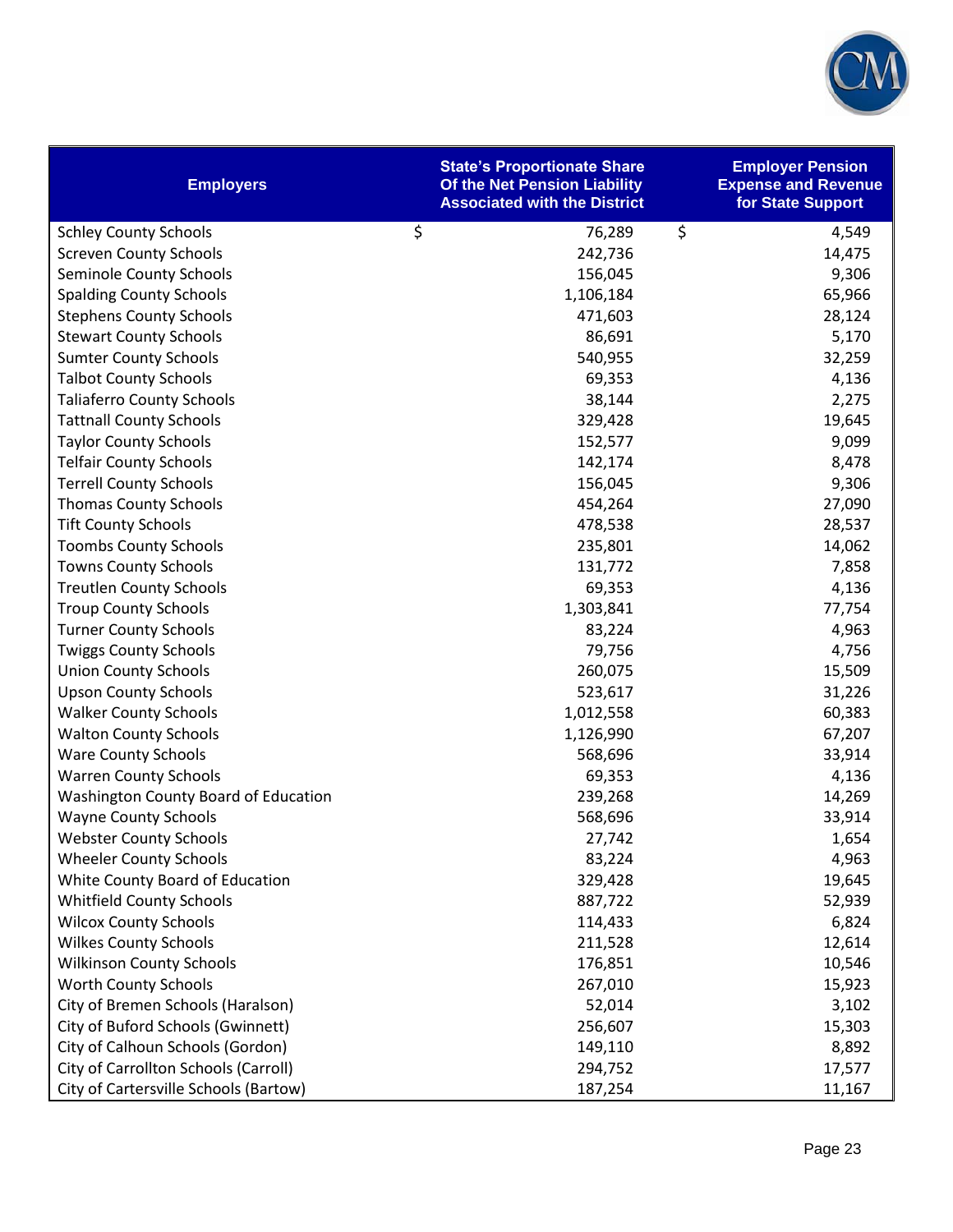

| <b>Employers</b>                       | <b>State's Proportionate Share</b><br>Of the Net Pension Liability<br><b>Associated with the District</b> | <b>Employer Pension</b><br><b>Expense and Revenue</b><br>for State Support |
|----------------------------------------|-----------------------------------------------------------------------------------------------------------|----------------------------------------------------------------------------|
| City of Chickamauga Schools (West)     | \$<br>79,756                                                                                              | \$<br>4,756                                                                |
| City of Commerce Schools (Jackson)     | 62,418                                                                                                    | 3,722                                                                      |
| City of Dalton Schools (Whitfield)     | 436,926                                                                                                   | 26,056                                                                     |
| City of Decatur Schools (Dekalb)       | 322,493                                                                                                   | 19,232                                                                     |
| City of Dublin Schools (Laurens)       | 197,656                                                                                                   | 11,787                                                                     |
| City of Gainesville Schools (Hall)     | 416,119                                                                                                   | 24,815                                                                     |
| City of Jefferson Schools (Jackson)    | 187,254                                                                                                   | 11,167                                                                     |
| City of Marietta Schools (Cobb)        | 436,926                                                                                                   | 26,056                                                                     |
| City of Pelham Schools (Mitchell)      | 97,095                                                                                                    | 5,790                                                                      |
| City of Rome Schools (Floyd)           | 319,024                                                                                                   | 19,025                                                                     |
| City of Social Circle Schools (Walton) | 97,095                                                                                                    | 5,790                                                                      |
| City of Thomasville Schools (Thomas)   | 93,626                                                                                                    | 5,583                                                                      |
| City of Trion Schools (Chattooga)      | 58,951                                                                                                    | 3,515                                                                      |
| City of Valdosta Schools (Lowndes)     | 794,095                                                                                                   | 47,355                                                                     |
| City of Vidalia Schools (Toomb         | 135,239                                                                                                   | 8,065                                                                      |
| <b>International Community School</b>  | 3,468                                                                                                     | 207                                                                        |
| <b>Fulton Educational Services Inc</b> | 3,468                                                                                                     | 207                                                                        |
| Georgia Magnet Charter School          | 3,468                                                                                                     | 207                                                                        |
| Georgia Military College               | 246,205                                                                                                   | 14,682                                                                     |
| Kipp Metro Atlanta Collaborative Inc   | 114,433                                                                                                   | 6,824                                                                      |
| <b>Total State of Georgia</b>          | \$<br>123,050,000                                                                                         | \$<br>7,338,000                                                            |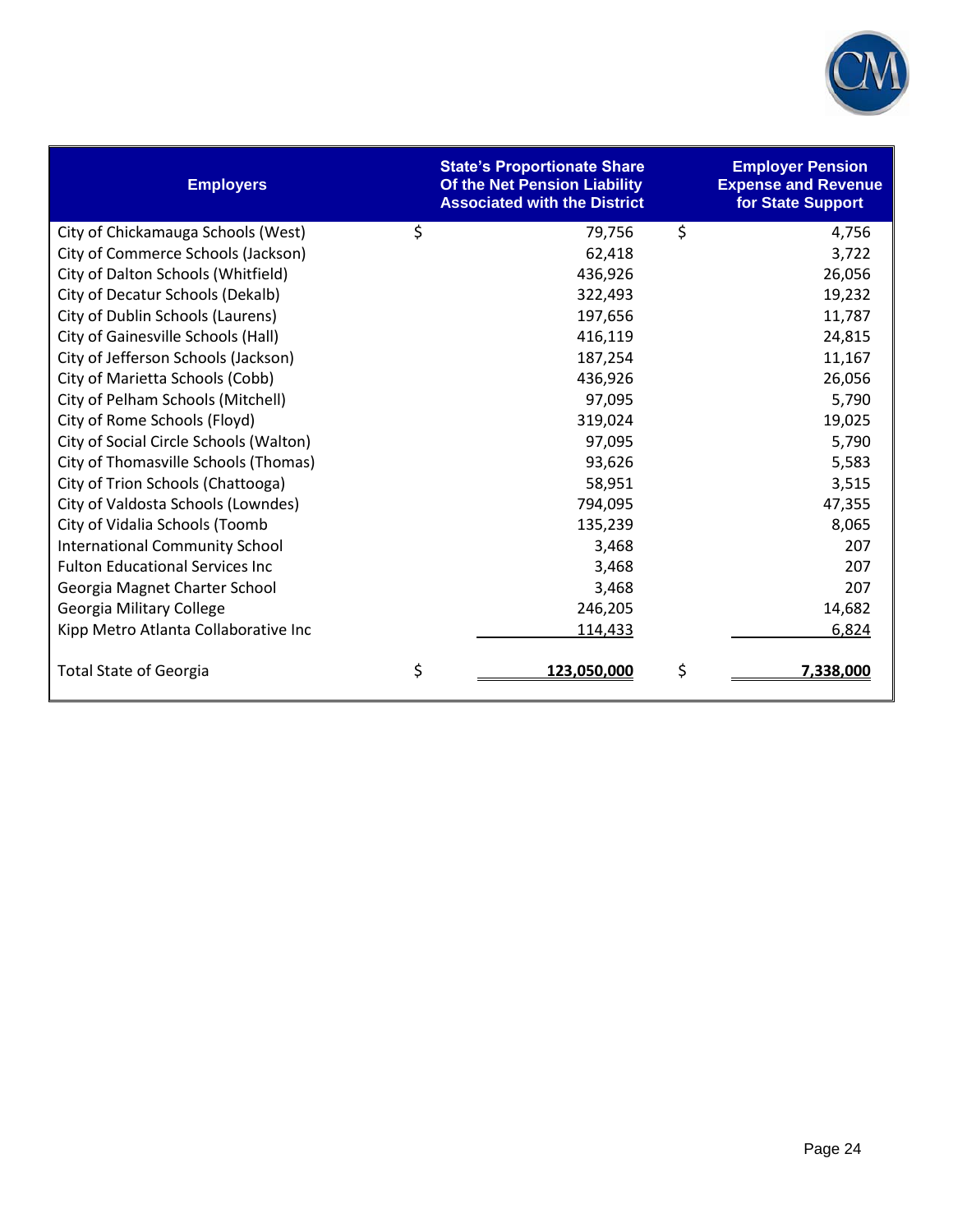

## **SCHEDULE C**

### **SUMMARY OF MAIN PLAN PROVISIONS**

The Georgia Public School Employees Retirement System (PSERS) is a cost-sharing multiple employer defined benefit pension plan established by the Georgia General Assembly in 1969 for the purpose of providing retirement allowances and other benefits for public school employees who are not eligible for membership in the Teachers Retirement System of Georgia.

Normal Retirement Benefit

| Eligibility                          | Age 65 and 10 years of creditable service.                                                                                                                                                    |
|--------------------------------------|-----------------------------------------------------------------------------------------------------------------------------------------------------------------------------------------------|
| <b>Benefit</b>                       | Monthly benefit is \$14.75 multiplied by years of creditable service. For<br>members with retirement dates prior to July 1, 2013, a one-time 1.75%<br>increase is made at time of retirement. |
| <b>Early Retirement Benefit</b>      |                                                                                                                                                                                               |
| Eligibility                          | Age 60 and 10 years of creditable service.                                                                                                                                                    |
| <b>Benefit</b>                       | Accrued benefit reduced by 6% for each year member is under age<br>65.                                                                                                                        |
| <b>Disability Retirement Benefit</b> |                                                                                                                                                                                               |
| Eligibility                          | 15 years of creditable service.                                                                                                                                                               |
| <b>Benefit</b>                       | Accrued benefit payable immediately.                                                                                                                                                          |
| Deferred Vested Retirement Benefit   |                                                                                                                                                                                               |
| Eligibility                          | 10 years of creditable service. Member contributions not withdrawn.                                                                                                                           |
| <b>Benefit</b>                       | Accrued benefit deferred to age 65 or reduced benefit payable at age<br>60.                                                                                                                   |
| Death Benefit                        |                                                                                                                                                                                               |
| Eligibility                          | Death in service and the member is at least age 60 and has at least 10<br>years of creditable service.                                                                                        |
| <b>Benefit</b>                       | Benefit payable to beneficiary under the joint and survivor annuity<br>payment option.                                                                                                        |
|                                      | If the member dies in service under age 60 or with less than 10 years<br>of creditable service his beneficiary receives a refund of the member's<br>accumulated contributions.                |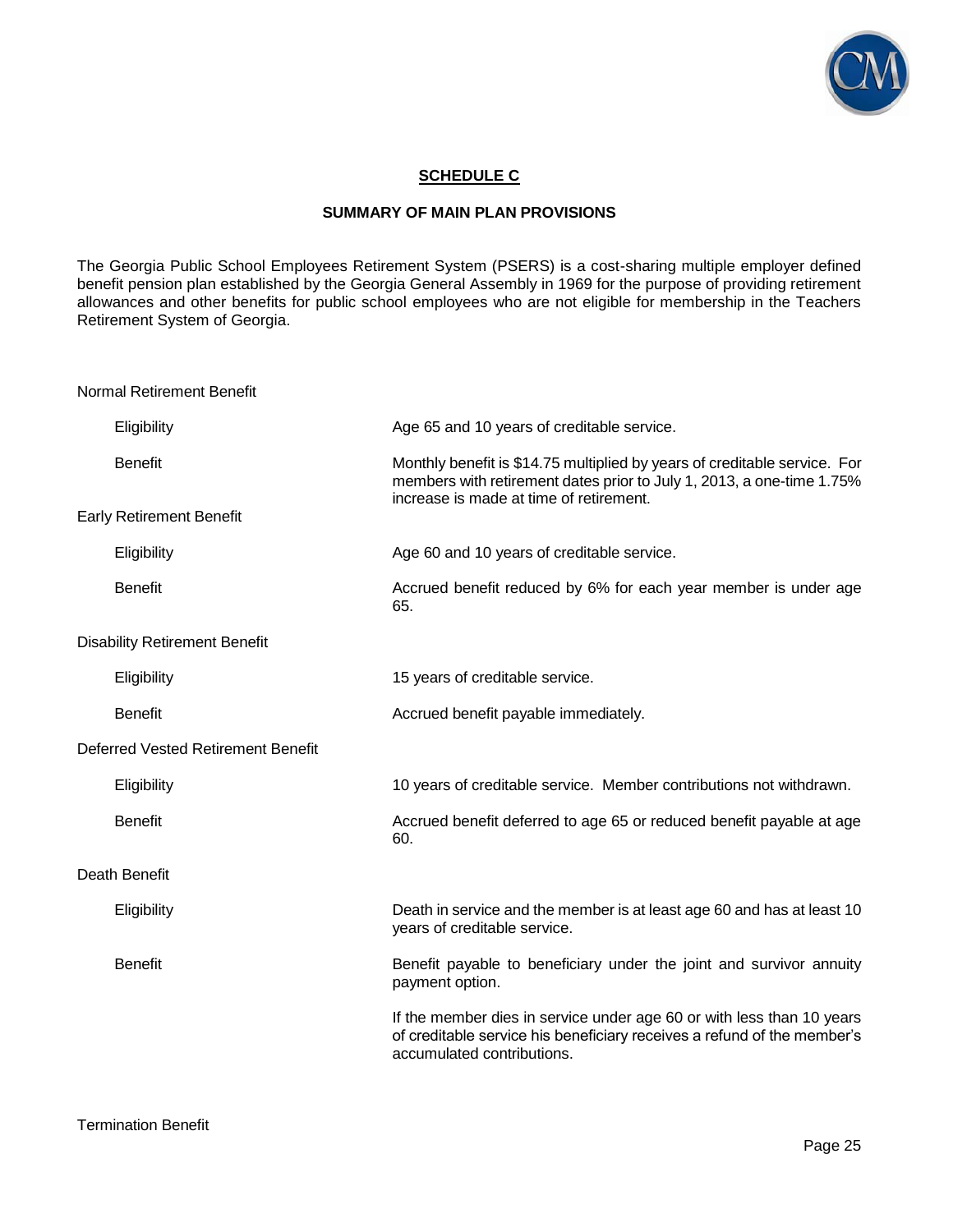

|                             | Eligibility            | Less than 10 years of creditable service.<br>Return of the member's accumulated contributions.                                                                     |                                                                             |  |
|-----------------------------|------------------------|--------------------------------------------------------------------------------------------------------------------------------------------------------------------|-----------------------------------------------------------------------------|--|
|                             | <b>Benefit</b>         |                                                                                                                                                                    |                                                                             |  |
|                             | <b>Payment Options</b> |                                                                                                                                                                    | Life annuity. Guaranteed payment of accumulated<br>member<br>contributions. |  |
|                             |                        | (2)                                                                                                                                                                | Joint and survivorship annuity.                                             |  |
|                             |                        | (3)                                                                                                                                                                | Certain and life annuity.                                                   |  |
| Post-Retirement Adjustments |                        | The Board may from time to time grant a Cost of Living Adjustment.                                                                                                 |                                                                             |  |
|                             | Contributions          |                                                                                                                                                                    |                                                                             |  |
|                             | By Members             | Members who joined the System prior to July 1, 2012 contribute \$4 per<br>month. Members joining the System on or after July 1, 2012 contribute<br>\$10 per month. |                                                                             |  |
|                             | By Employers           | Employer contributions are actuarially determined and approved and<br>certified by the Board.                                                                      |                                                                             |  |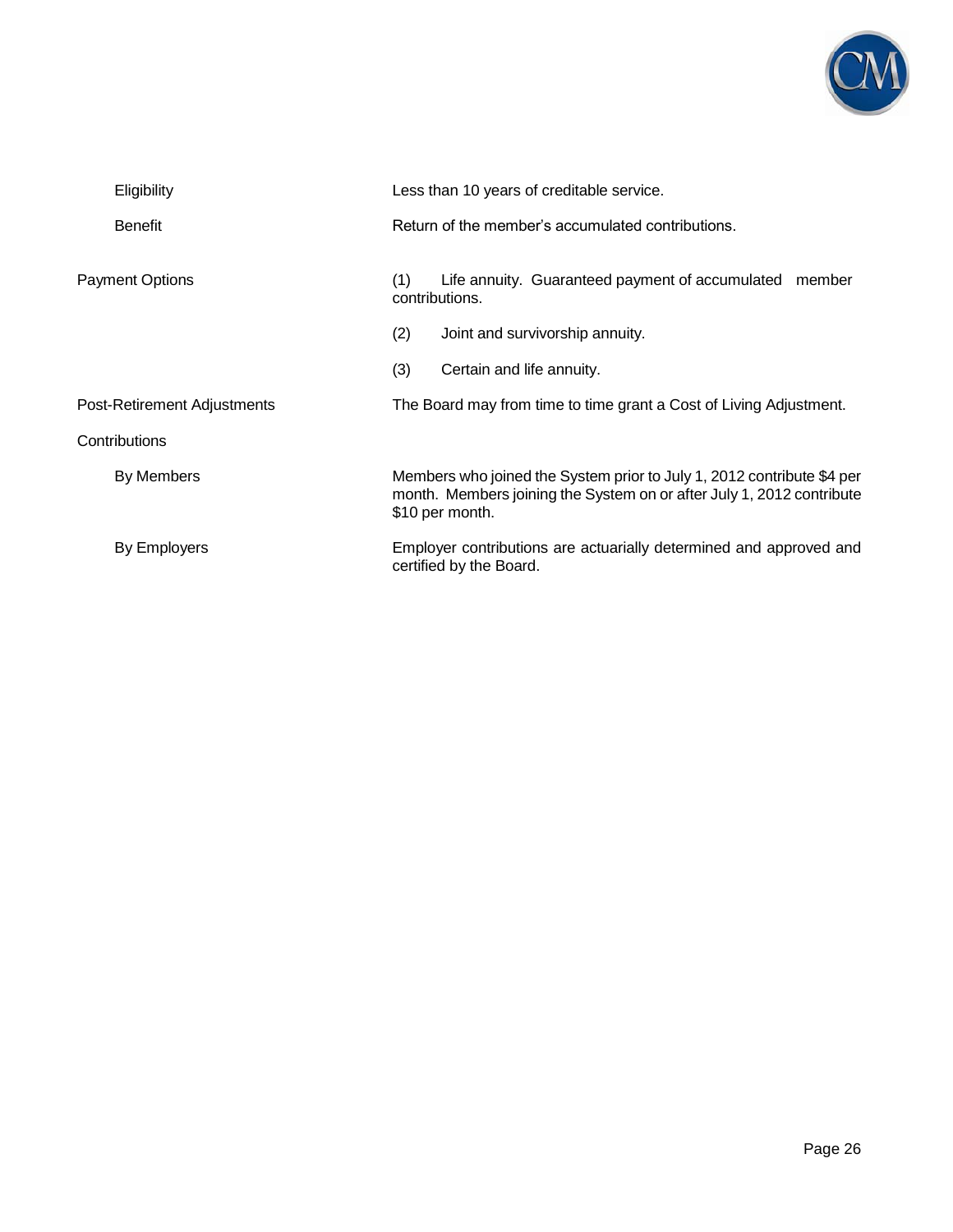

## **SCHEDULE D**

## **STATEMENT OF ACTUARIAL ASSUMPTIONS AND METHODS**

Adopted by the Board December 16, 2010.

**VALUATION INTEREST RATE:** 7.50% per annum, compounded annually, net of investment expenses, composed of a 3.00% inflation assumption and a 4.50% real rate of investment return assumption.

**SEPARATIONS BEFORE SERVICE RETIREMENT:** Representative values of the assumed annual rates of separation before service retirement are as follows:

|                                                    | <b>Annual Rates of Withdrawal</b><br><b>Years of Service</b>          |                                                             |                                           |  |
|----------------------------------------------------|-----------------------------------------------------------------------|-------------------------------------------------------------|-------------------------------------------|--|
| Age                                                | $0 - 4$                                                               | $5 - 9$<br><b>Males</b>                                     | 10 & Over                                 |  |
| 20<br>25<br>30<br>35<br>40<br>45<br>50<br>55<br>60 | 35.0%<br>30.0<br>27.0<br>24.0<br>21.0<br>20.0<br>18.0<br>15.0<br>13.0 | 17.0%<br>16.0<br>14.0<br>12.0<br>11.0<br>11.0<br>9.0<br>9.0 | 14.0%<br>9.0<br>7.0<br>6.5<br>6.5<br>6.0  |  |
|                                                    | <b>Females</b>                                                        |                                                             |                                           |  |
| 20<br>25<br>30<br>35<br>40<br>45<br>50<br>55<br>60 | 34.0%<br>29.0<br>24.0<br>20.0<br>17.0<br>16.0<br>14.0<br>12.0<br>11.0 | 19.0%<br>15.0<br>13.0<br>12.0<br>10.0<br>9.0<br>8.0<br>7.0  | 11.0%<br>10.0<br>8.0<br>7.0<br>6.5<br>6.0 |  |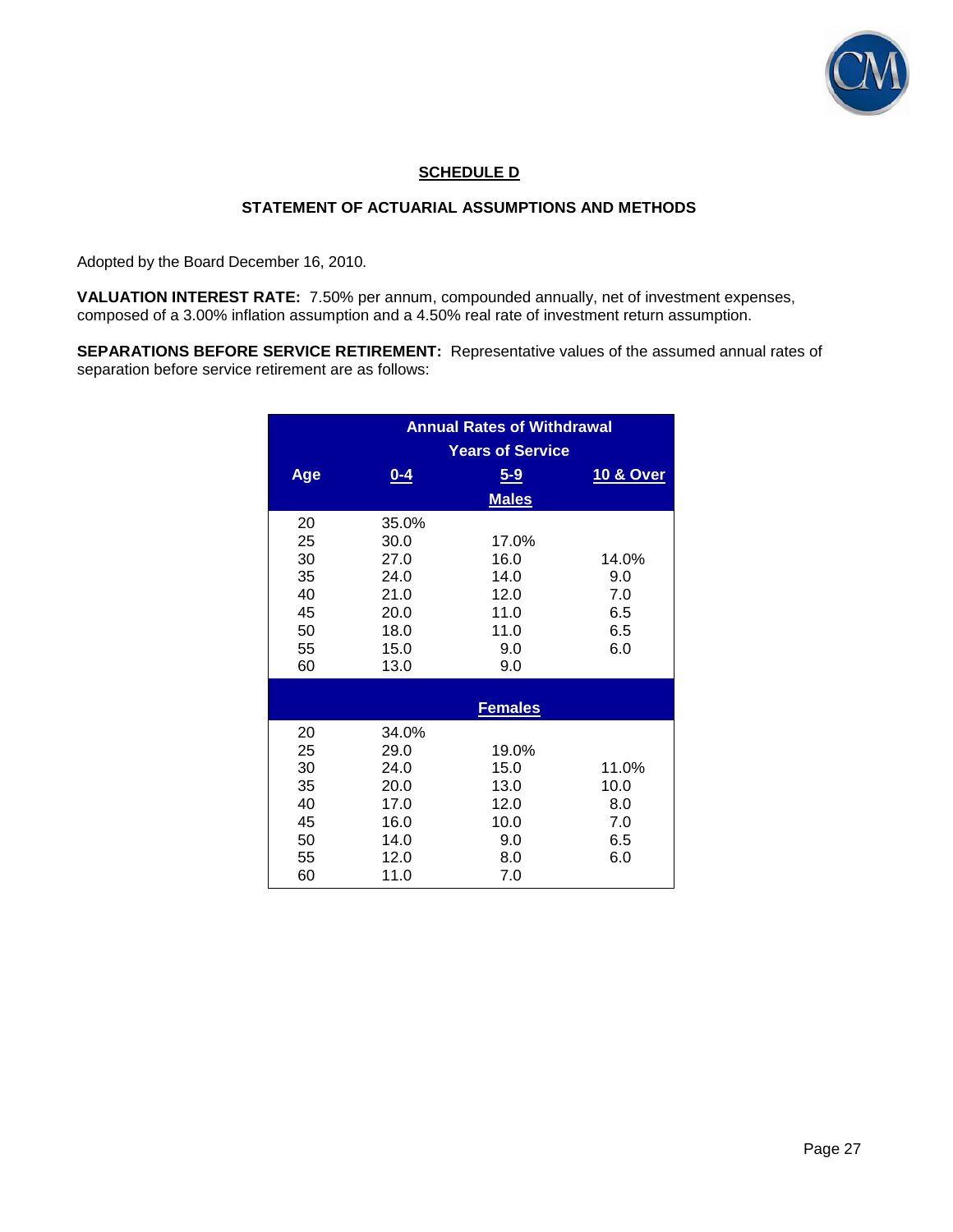

|     | <b>Annual Rates of</b> |                |          |  |  |
|-----|------------------------|----------------|----------|--|--|
| Age |                        | <b>Death</b>   |          |  |  |
|     | <b>Males</b>           | <b>Females</b> |          |  |  |
| 20  | 0.036%                 | 0.019%         | $0.00\%$ |  |  |
| 25  | 0.038                  | 0.021          | 0.00     |  |  |
| 30  | 0.050                  | 0.026          | 0.00     |  |  |
| 35  | 0.084                  | 0.048          | 0.00     |  |  |
| 40  | 0.114                  | 0.071          | 0.01     |  |  |
| 45  | 0.162                  | 0.112          | 0.04     |  |  |
| 50  | 0.245                  | 0.168          | 0.09     |  |  |
| 55  | 0.420                  | 0.272          | 0.23     |  |  |
| 60  | 0.778                  | 0.506          | 0.35     |  |  |
| 65  | 1.441                  | 0.971          | 0.00     |  |  |

## **RETIREMENT:**

| Age | <b>Annual Rate</b> | Age       | <b>Annual Rate</b> |
|-----|--------------------|-----------|--------------------|
| 60  | 15%                | 68        | 25%                |
| 61  | 15                 | 69        | 25                 |
| 62  | 22                 | 70        | 25                 |
| 63  | 18                 | 71        | 25                 |
| 64  | 18                 | 72        | 25                 |
| 65  | 28                 | 73        | 25                 |
| 66  | 25                 | 74        | 25                 |
| 67  | 25                 | 75 & Over | 100                |

**DEATHS AFTER RETIREMENT:** The RP-2000 Combined Table set forward one year for males is used for the period after service retirement and for beneficiaries of deceased members. The RP-2000 Disabled Mortality Table set back 2 years for males and set forward one year for females is used for the period after disability retirement. There is a margin for future mortality improvement in the tables used by the System. Based on the results of the most recent experience study adopted by the Board on December 16, 2010, the numbers of expected future deaths are 8-10% less than the actual number of deaths that occurred during the study period for healthy retirees and 18-33% less than expected under the selected table for disabled retirees. Representative values of the assumed annual rates of mortality for service retirements and beneficiaries are as follows:

| Age | <b>Men</b> | Women  | Age | <b>Men</b> | Women  |
|-----|------------|--------|-----|------------|--------|
| 40  | 0.114%     | 0.071% | 65  | 1.441%     | 0.971% |
| 45  | 0.162      | 0.112  | 70  | 2.457      | 1.674  |
| 50  | 0.245      | 0.168  | 75  | 4.217      | 2.811  |
| 55  | 0.420      | 0.272  | 80  | 7.204      | 4.588  |
| 60  | 0.768      | 0.506  | 85  | 12.280     | 7.745  |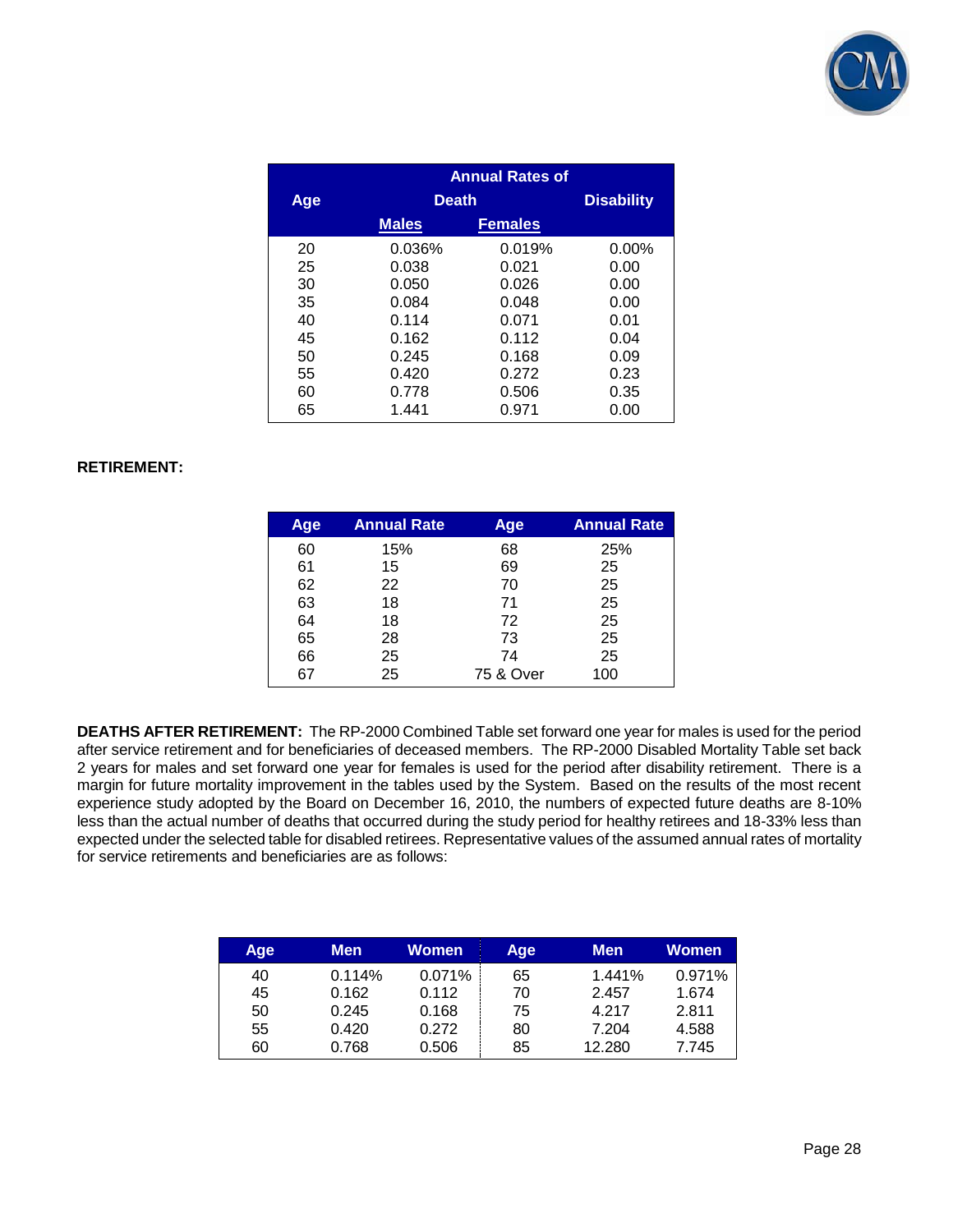

**ADMINISTRATIVE EXPENSES**: Budgeted administrative expenses are added to the normal cost contribution.

**AMORTIZATION METHOD**: Level dollar amortization.

**ASSET METHOD:** Market value.

**VALUATION METHOD:** Entry age actuarial cost method. See Schedule E for a brief description of this method.

**COST-OF-LIVING ADJUSTMENT (COLA):** 1.5% semi-annually.

**TERMINATING VESTED MEMBERS**: 75% of active vested members who terminate are assumed to elect a refund in lieu of a benefit. Benefits are assumed to begin at age 65.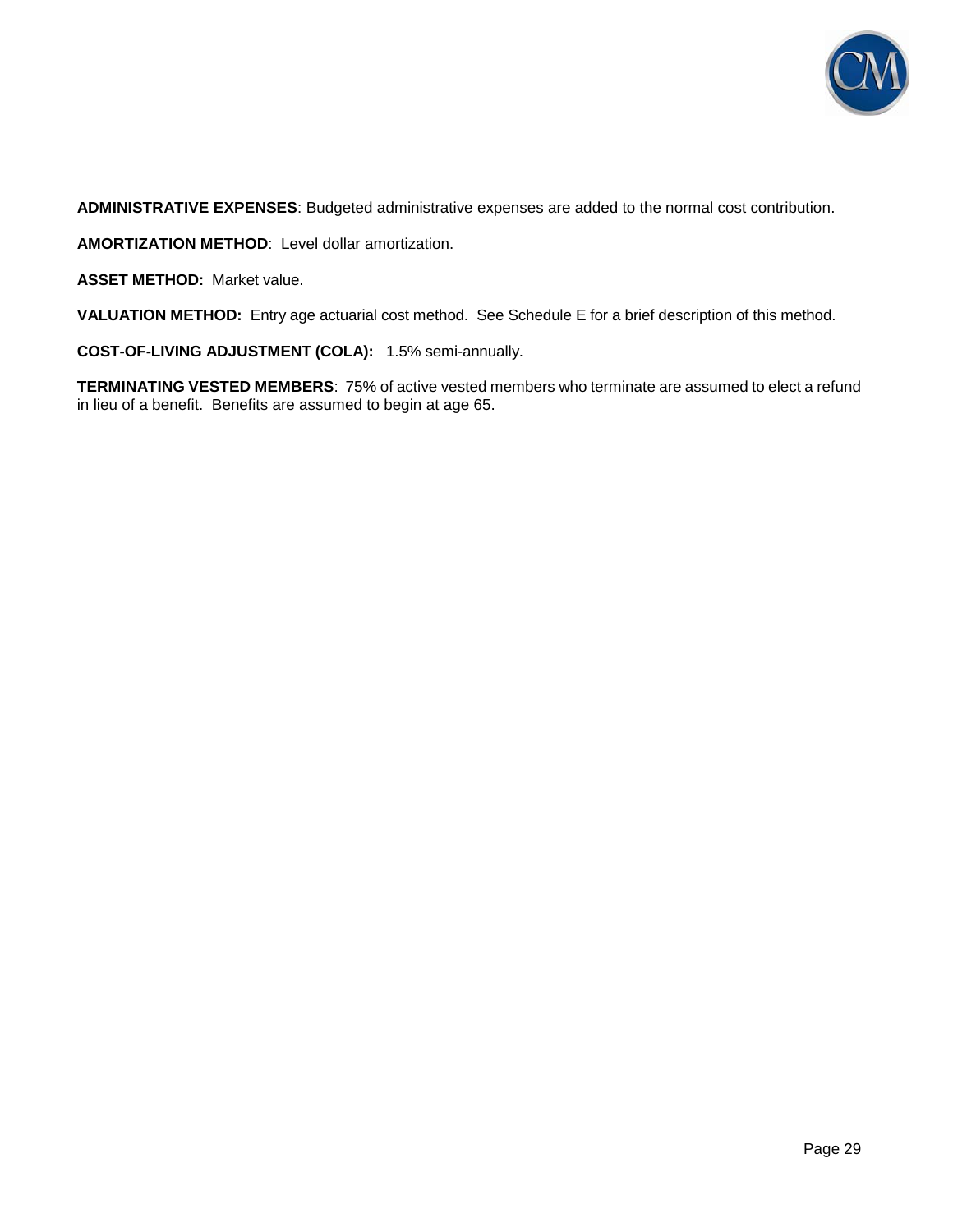

## **SCHEDULE E**

## **FUNDING POLICY OF THE PSERS BOARD OF TRUSTEES**

The purpose of this Funding Policy is to state the overall objectives for the Georgia Public School Employees Retirement System (System), the benchmarks that will be used to measure progress in achieving those goals, and the methods and assumptions that will be employed to develop the benchmarks. It is the intent of the PSERS Board of Trustees that the Funding Policy outlined herein will remain unchanged until the objectives below are met.

#### **I. Funding Objectives**

The goal in requiring employer and member contributions to the System is to accumulate sufficient assets during a member's employment to fully finance the benefits the member is expected to receive throughout retirement. In meeting this objective, the System will strive to meet the following funding objectives:

- To develop a pattern of contributions expressed as both a total dollar amount and as a dollar amount per active member and measured by valuations prepared in accordance with applicable State laws and the principles of practice prescribed by the Actuarial Standards Board.
- To maintain an increasing funded ratio (ratio of actuarial value of assets to actuarial accrued liabilities) that reflects a trend of improved actuarial condition. The long-term objective is to obtain a 100% funded ratio over a reasonable period of future years.
- To maintain adequate asset levels to finance the benefits promised to members and monitor the future demand for liquidity.
- To promote intergenerational equity for taxpayers with respect to contributions required for the benefits provided by the System.

## **II. Measures of Funding Progress**

To track progress in achieving the System's funding objectives, the following measures will be determined annually as of the actuarial valuation date (with due recognition that a single year's results may not be indicative of long-term trends):

- **Funded Ratio** The funded ratio, defined as the actuarial value of assets divided by the actuarial accrued liability, should increase over time, before adjustments for changes in benefits, actuarial methods, and/or actuarial adjustments. The target funded ratio will be 100 percent within 25 years of the valuation date for the first valuation conducted following the adoption of this Policy (i.e. the June 30, 2013 valuation date).
- **Unfunded Actuarial Accrued Liability (UAAL)**
	- o **Transitional UAAL** The UAAL established as of the initial valuation date for which this funding policy is adopted shall be known as the Transitional UAAL.
	- o **New Incremental UAAL** Each subsequent valuation will produce a New Incremental UAAL consisting of all benefit changes, assumption and method changes and experience gains and/or losses that have occurred since the previous valuations.

#### **UAAL Amortization Period**

- $\circ$  The transitional UAAL will be amortized over a closed 25 year period beginning on the initial valuation date for which this funding policy is adopted.
- $\circ$  Each New Incremental UAAL shall be amortized over a closed 25 year period beginning with the year it is incurred.